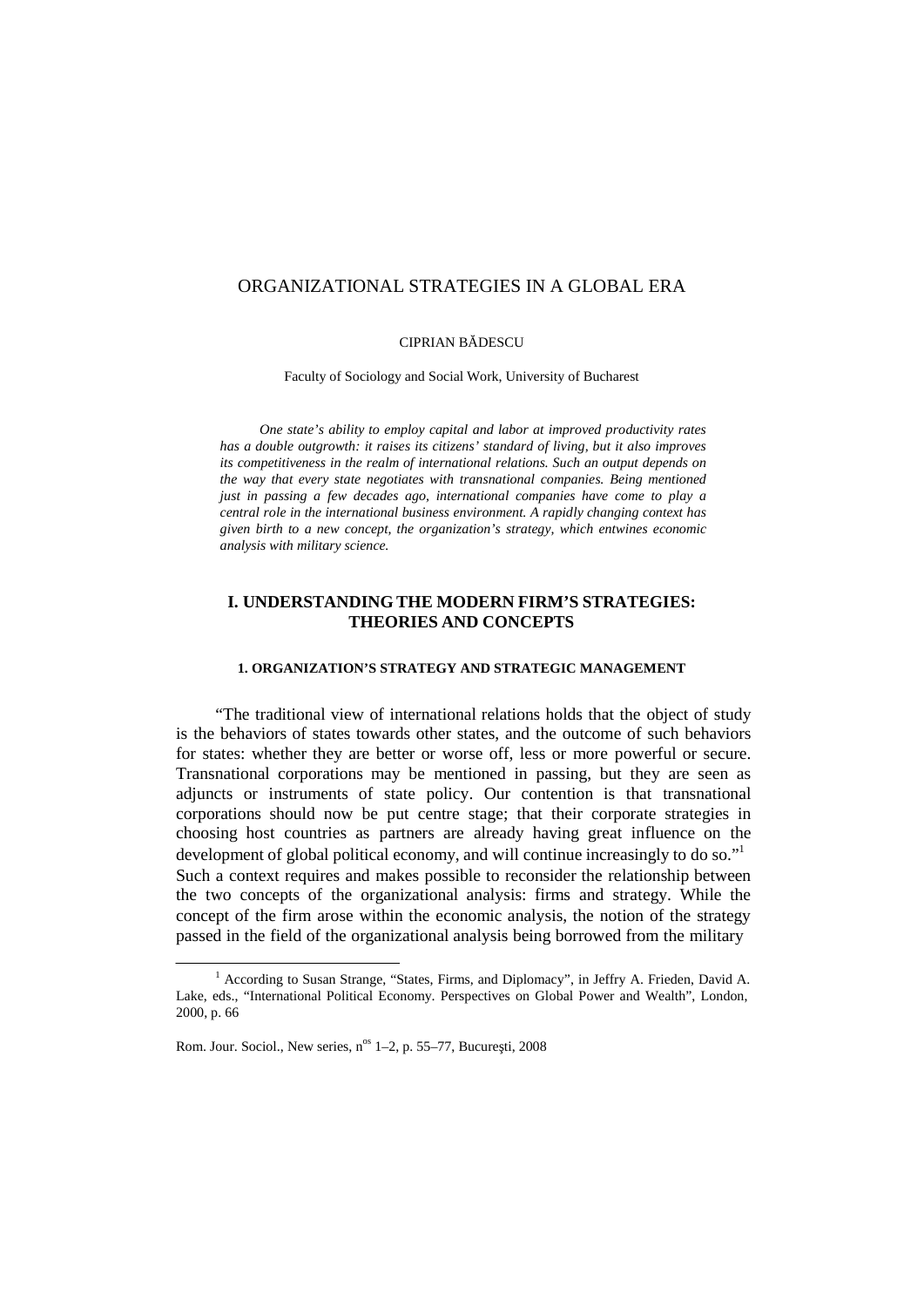science. Having the two concepts put together there emerged a new one: *the organization'sstrategy.*

Organizational strategy is a "«game plan» management for positioning the company in its chosen market arena, competing successfully, pleasing customers, and achieving good business performance."<sup>2</sup>

The similarity between the organization's analysis perspective and military analysis perspective appears to us as a more than obvious one. Of course, the new perspective resulted from the synergy effect of getting together those two separate perspectives is much more than a mere addition of them, as the whole is much more than the sum of parts. *"An organization's strategy deals with how to make management's strategic vision for the company a reality - it represents the game plan for moving the company into an attractive business position and building a sustainable competitive advantage." <sup>3</sup>* Organization's strategy, therefore, is a process of improving organization's *strategic management function.*

*"The term strategic management refers to the managerial process of forming a strategic vision, setting objectives, crafting a strategy, implementing and executing the strategy, and then over time initiating whatever corrective adjustments in the vision, objectives, strategy, and execution are deemed appropriate." <sup>4</sup>* Therefore, organizational strategy is a continuing process of positioning firm in the market for facilitating the best use of both organizational (i.e. internal) and external resources for achieving competitive advantage.

The term "competitive advantage", on its turn, refers to "the strategies, skills, knowledge, resources or competencies that differentiate a business from its competitors." 5

There is a relationship between *organizational strategy*, *strategic management* and *competitive advantage* as the organizational strategic process involves all organizational resources, skills, knowledge and competences used in connection with present organizational positioning for moving towards a desired state of the business in order to build and sustain competitive advantages.

Thus, *the organizational strategy is a continuous process of searching the best options for achieving sustainable competitive advantages*. *The firm existsnot only for generating maximum returns for its stakeholders, but, also, as a "vehicle" for generating sustained competitive advantages, i.e. securing returns at higher rates comparing to its competitors.* The organizational strategy is, also, a continuous process of fitting the internal organizational resources and capabilities

 $2$  According to Thompson, Jr., Arthur A.; Strickland III, A. J. (1999). "Strategic Management – Concepts and Cases". International Edition: Irwin McGraw-Hill<br><sup>3</sup> Online Learning System. (2003). McGraw-Hill Higher Education. Available from:

http://highered.mcgraw-hill.com/sites/0072443715/student\_view0/glossary.html 4 Ibid.

 ${}^5$ Canada's Business and Consumer Site (http://strategis.ic.gc.ca/epic/internet/insofsdf.nsf/en/so03148e.html)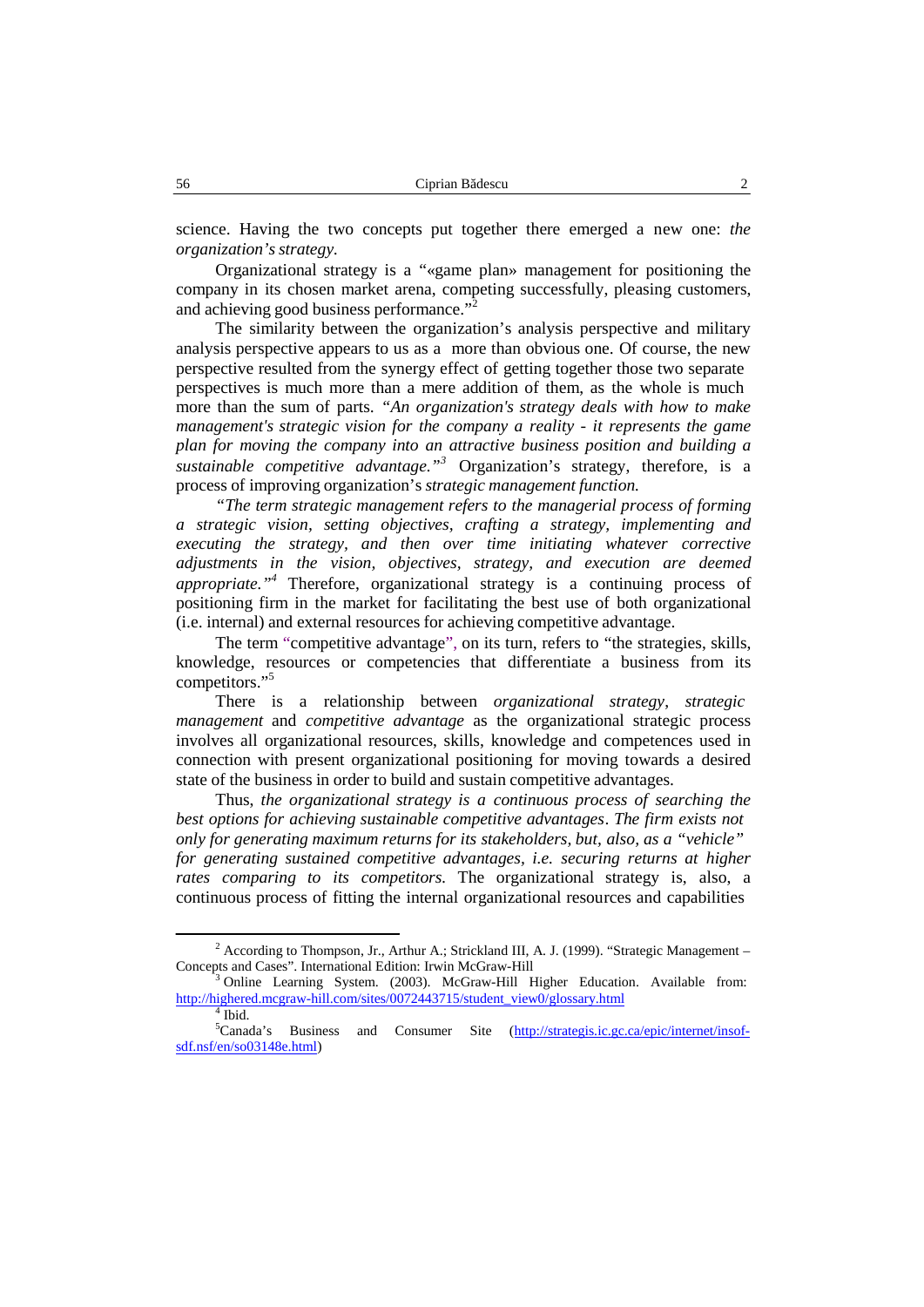with the external opportunities and threats. *The strategic fit* plays a vital role in crafting, implementing and executing company's strategies. "Strategic fitindicates how well the firm's mission and strategies fit its internal capabilities and its external environment."<sup>6</sup>

# **2. A THEORETICAL CLUSTER OF STRATEGIC MANAGEMENT THEORIES: THE PIONEERS OF THE NEW PERSPECTIVE**

When an interest is arising for the development of a new perspective in the dynamic of science, there emerge also the interest to find out who are the most influential initiators and promoters of that perspective. They appear to be the agents of making us aware of that perspective itself. The most influential pioneers in strategic management are considered to be Alfred Chandler, Philip Selznick, Igor Ansoff, and Peter Drucker.<sup>7</sup>

Alfred Chandler considered that a long-term organizational strategy "was necessary to give a company structure, direction, and focus."<sup>8</sup> He pointed to one of the main key elements of the organizational strategy, i.e. "determination of the basic long-term goals and objectives of an enterprise (...)."<sup>9</sup>

Philip Selznick, on his turn, argued that it should be a connection between internal, organizational influencing factors and external environment. This idea originated the "*SWOT Analysis*" developed by "Learned, Andrews, and others at the Harvard Business School General Management Group." <sup>10</sup> *SWOT Analysis* is a comparative assessment based on balancing strengths and weaknesses as internal, organizational influencing factors, on one side, and opportunities and threats as influencing factors coming from external, business environment, on the other side.

Igor Ansoff, additionally, almost reinvented the vocabulary of strategy, "developing a *strategy grid* that compared *market penetration strategies*, *product development strategies*, *market development strategies* and *horizontal and vertical integration* and *diversification strategies."* <sup>11</sup> He pointed out that the organization should systematically develop and follow one of these strategies for leveraging organizational resources and achieving sustained competitive advantages. Ansoff developed, also, the method of "*gap analysis*" emphasizing the importance of

<sup>6</sup> Power, D. J. (2005). PlanningSkills.COMsm. Source: http://planningskills.com/glossary/84.php <sup>7</sup> Wikipedia – The Free Encyclopedia .(2005). "Strategic Management", Available from: http://en.wikipedia.org/wiki/Strategic\_management <sup>8</sup>

<sup>&</sup>lt;sup>9</sup> Chandler, Alfred. (1966). "Strategy and Structure: Chapters in the History of Industrial Enterprise", p. 16 apud "Economic Geography Glossary". Source: http://faculty.washington.edu/ krumme/gloss/s.html <sup>10</sup> Wikipedia – The Free Encyclopedia. (2005). "Strategic Management", *op. cit*. <sup>11</sup> Ibid.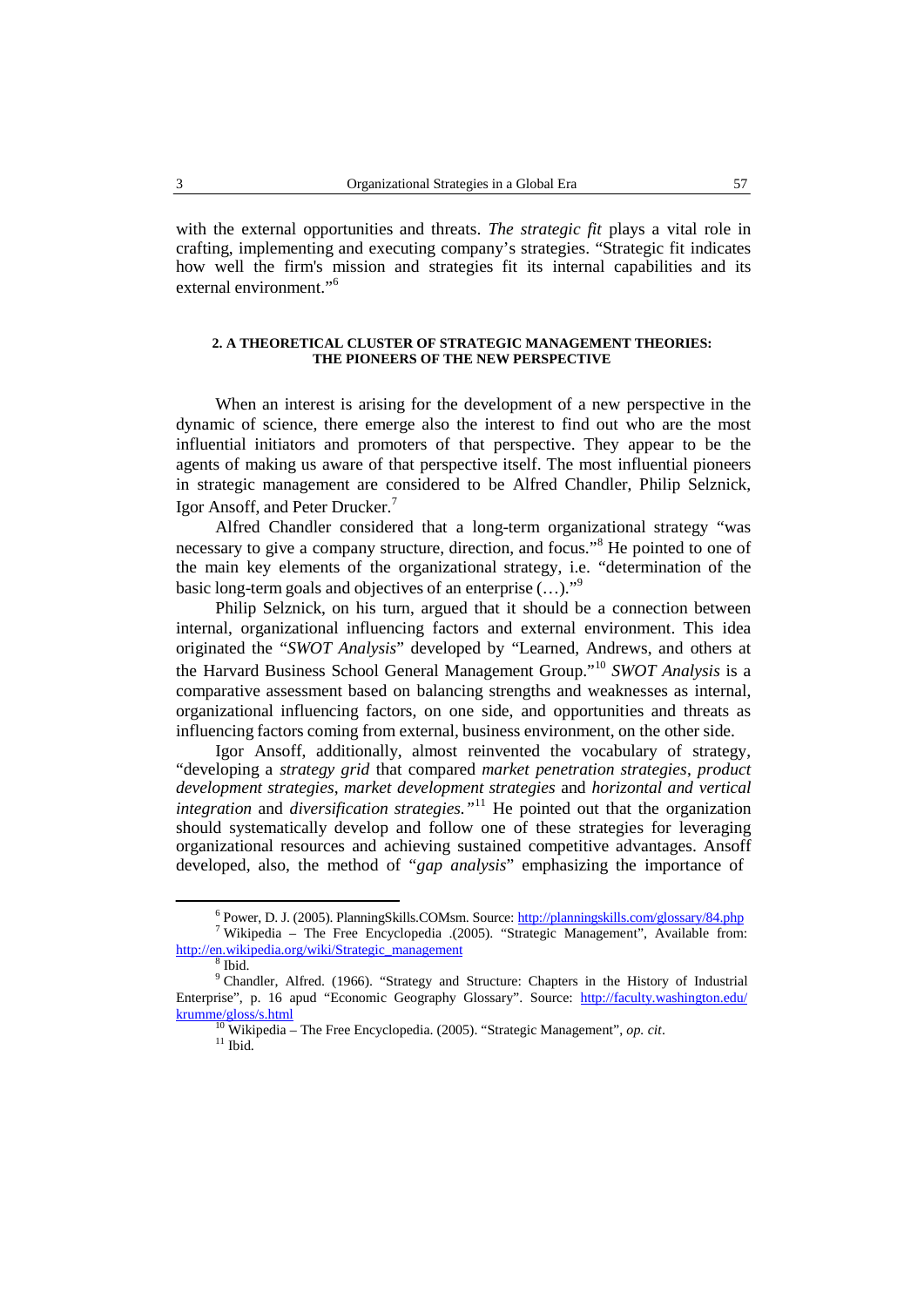bridging the gap "between where we are currently and where we would like to be, then [you may] develop what he called <<*gap reducing actions*>>."<sup>12</sup>

Peter Drucker, another pioneer in strategic management, emphasized the strategic importance of *organizational objectives*. Any firm should clarify its objectives, according to his theoretical approach. Otherwise the organization would face difficulties in developing and implementing a certain strategic direction. He developed his famous theory called "management by objectives (MBO)"<sup>13</sup>. The organization should, firstly, develop a set of clear objectives and, then, articulate the entire organizational activity according to these objectives. Drucker predicted the emergence of so-called "knowledge worker" acting in non-hierarchical, team based working processes. The rise of "intellectual capital" is related to the new concept of "knowledge worker".

Up to this point of presentation, we can say: in order that a firm should consider itself a modern unity, i.e. a unity capable to compete to any other comparable units, it has to transmute the new paradigm that requests from its personnel to use a team-based working process, a SWOT analysis as a tool for the staff orientation, a management by objectives, a "gap analysis", a strategy grid, into an appropriate way (pattern) of thinking on the organization, its problems and internal processes, and to adopt many other managerial instruments as the ones presented bellow. Such an instrument is, also, the portfolio theory developed by Markowitz.

# **3. GROWTH AND PORTFOLIO THEORY**

The key concept such a theory relies on is that of the firm's portfolio. A portfolio, în the vision of the modern portfolio theory, is a collection of investments or financial assets.

"Modern Portfolio Theory", developed by Harry Markowitz, seems to be preoccupied of"how *rational investors* will use diversification to optimize their portfolios, and how an asset should be priced given its risk relative to the market as a whole." $^{14}$ 

The rational investor is related to the concept of "homo economicus" (…) seen as "rational" in the sense that well-being as defined by the utility function is optimized given perceived opportunities." 15

Markowitz' portfolio theory states that a broad portfolio of financial assets induces lower risks. The rationale of "modern portfolio theory" was extended to

 $^{12}$  Ibid.<br> $^{13}$  Ibid.

<sup>&</sup>lt;sup>14</sup> Wikipedia – The Free Encyclopedia. (2005). "Modern Portfolio Theory", Available from: http://en.wikipedia.org/wiki/Rational\_investor<br><sup>15</sup> Wikipedia – The Free Encyclopedia. (2005). "Homo Economicus", Available from:

http://en.wikipedia.org/wiki/Rational\_investor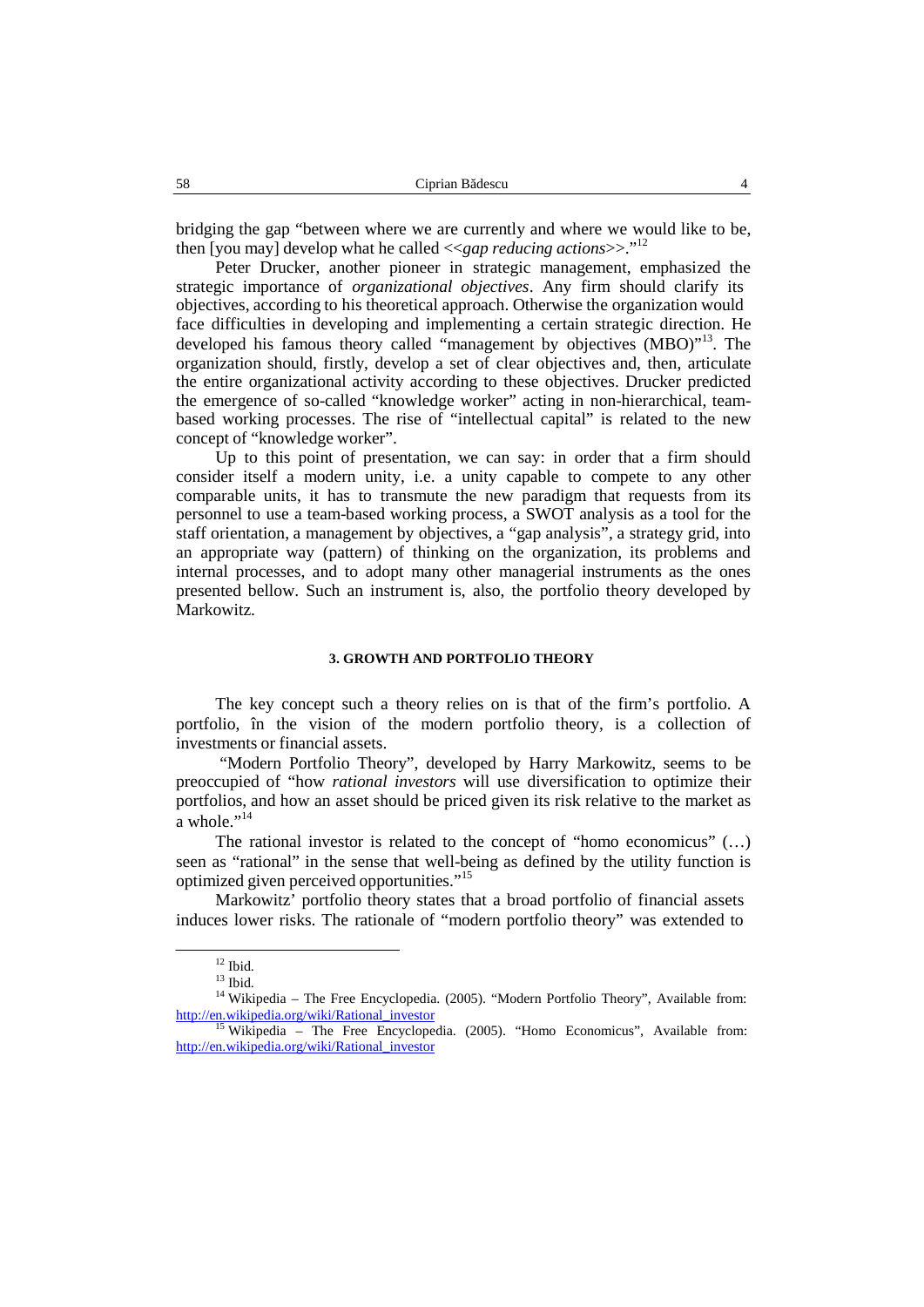include operating division portfolios. The corporation can be seen as a portfolio of operating divisions, each one having its own revenues, costs, objectives and strategic directions. When a corporation enlarges its number of operating divisions as an extended portfolio, its capability to gain a competitive advantage may increase. Here we are confronted with another group of competitive advantage theories, focused on *organizational competence* and the competitive advantage of a certain firm.

# **4. CORE COMPETENCES AND COMPETITIVE ADVANTAGES**

Firms should capitalize those unique organizational capabilities in order to gain competitive advantages. Willing to explain such a process, C. K Prahalad and Gary Hamel introduced the concept of "*core competency*" defined as "an area of specialized expertise that is the result of harmonizing complex streams of technology and work activity."<sup>16</sup> A core competence is referring to a process of "employing" "knowledge, skills, attributes, and behavioral traits required for individual and organizational success." <sup>17</sup> Core competences "can be anything, from *product development* to *employee dedication*." 18

A firm's core competence should normally bring in long-term advantage to the company as a prerequisite for achieving *sustainable competitive advantages*. Core competence provides "potential access to a large variety of markets, increases perceived customer benefits and it is hard for competitors to imitate."<sup>19</sup> Core competences differentiate a company strategically, i.e. make firm's presence unique in the market.

*Individual and team's abilities to perform different tasks within the firm are not by themselves organizational core competences. Organizational capability of aggregating and leveraging all of these abilities, "where synergy is created that has sustainable value and broad applicability" 20 generate core competences*.

Michael Porter, the most influential strategist, introduced many new concepts, frameworks, theories used for explaining why some organizations are more competitive than others and why some nations became more competitive than others. He wrote one of the most influential treaties on the competitive advantages of nations: *"The Competitive Advantage of Nations".*

<sup>&</sup>lt;sup>16</sup> Hamel, Gary; Prahalad, C. K. .(1990). "The Core Competence of the Corporation", Harvard Business Review, vol. 68, no. 3, May-June. (1990). cited in Wikipedia – The Free Encyclopedia, "Core Competence", Available from: http://en.wikipedia.org/wiki/Core\_competency

<sup>17</sup> Competences Model, University of Rochester. (2004). Available from:

http://www.rochester.edu/working/hr/performancemgt/competency.html <sup>18</sup> Wikipedia – The Free Encyclopedia. (2005). Core Competence, Available from:

http://en.wikipedia.org/wiki/Core\_competency

<sup>19</sup> Ibid. <sup>20</sup> Gallon, Stillman, and Coates. (1995). cited in Wikipedia – The Free Encyclopedia, 2005. *op. cit.*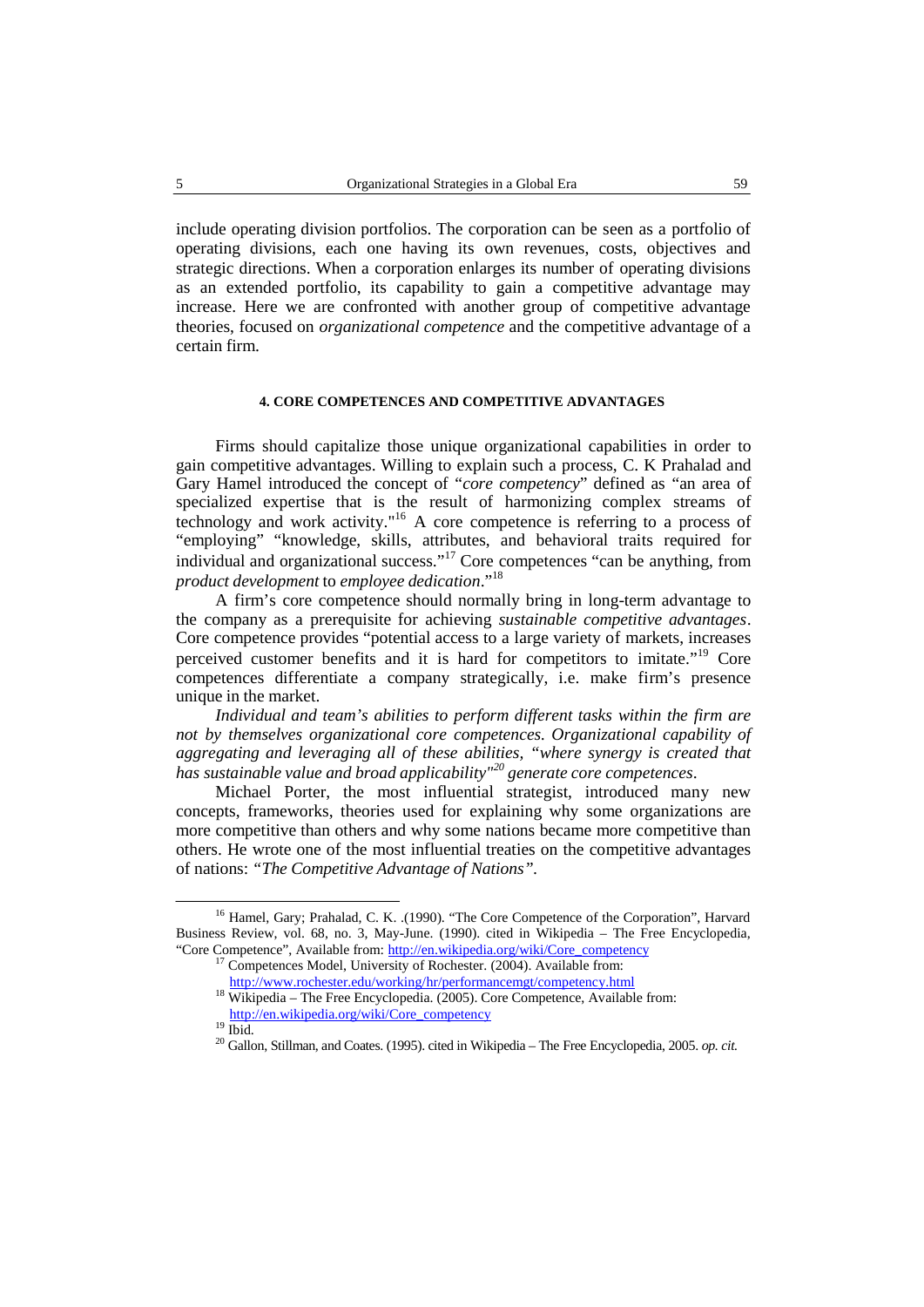# **5. NATIONS AND COMPETITION**

"Nations don't compete. Companies compete. Nations can make it hard or easy for them to do so."<sup>21</sup> The principal aim of a nation is to raise the standard of living for its citizens. The ability of any nation to employ capital and labor at improved productivity rates is the key issue when addressing the problem of competition.

Nations do have a growing role in sourcing skills and knowledge that underpin competitive advantage within a globalized and more international business environment. Porter argues that the intensity of *domestic competition* is a key issue in fueling success on a global stage.<sup>22</sup> Porter introduces the concept of "*national diamond*" which is made up of four factors:

- ¾ "*Factor conditions*" data communication, research activities performed by various institutions, specialized skills available in a particular industry sector or field of activity.
- ¾ "*Demand conditions*" A head start of any industry or economic sector in a globalized business environment is based on a strong level of domestic competition.<sup>23</sup>
- ¾ "*Related and supporting industries*" "Industries which are strong in a particular country are often surrounded by successful related industries."<sup>24</sup>
- ¾ "*Firm strategy, structure, and rivalry*" "Domestic competition fuels growth and competitive strength."<sup>25</sup>

Porter refers, also, to the concept of "*clusters of industries*" as to the way how nations succeed in terms of competitiveness: *"Nations succeed not in isolated industries, but in clusters of industries connected through vertical and horizontal relationships."* 26

#### **6. PORTER'S FIVE FORCES**

Firms as well as nations, nations as well as firms, succeed only if they make use of the particular management strategies and strategy-focused organizations within their own internal dynamics. Porter refers to three such "*generic strategies*":

<sup>&</sup>lt;sup>21</sup> Porter, Michael. (1998). "The Competitive Advantage of Nations".  $2<sup>nd</sup>$  Ed. London: Palgrave Macmillan cited by "Business – The Ultimate Resource". (2002) London: Bloomsbury Publishing Plc. p. 900.

<sup>22</sup> According to "Business – The Ultimate Resource", *op. cit*. <sup>23</sup> Ibid. <sup>24</sup> Ibid., p. 900. <sup>25</sup> Ibid., p. 900. <sup>26</sup> Porter, Michael. *Op. cit*.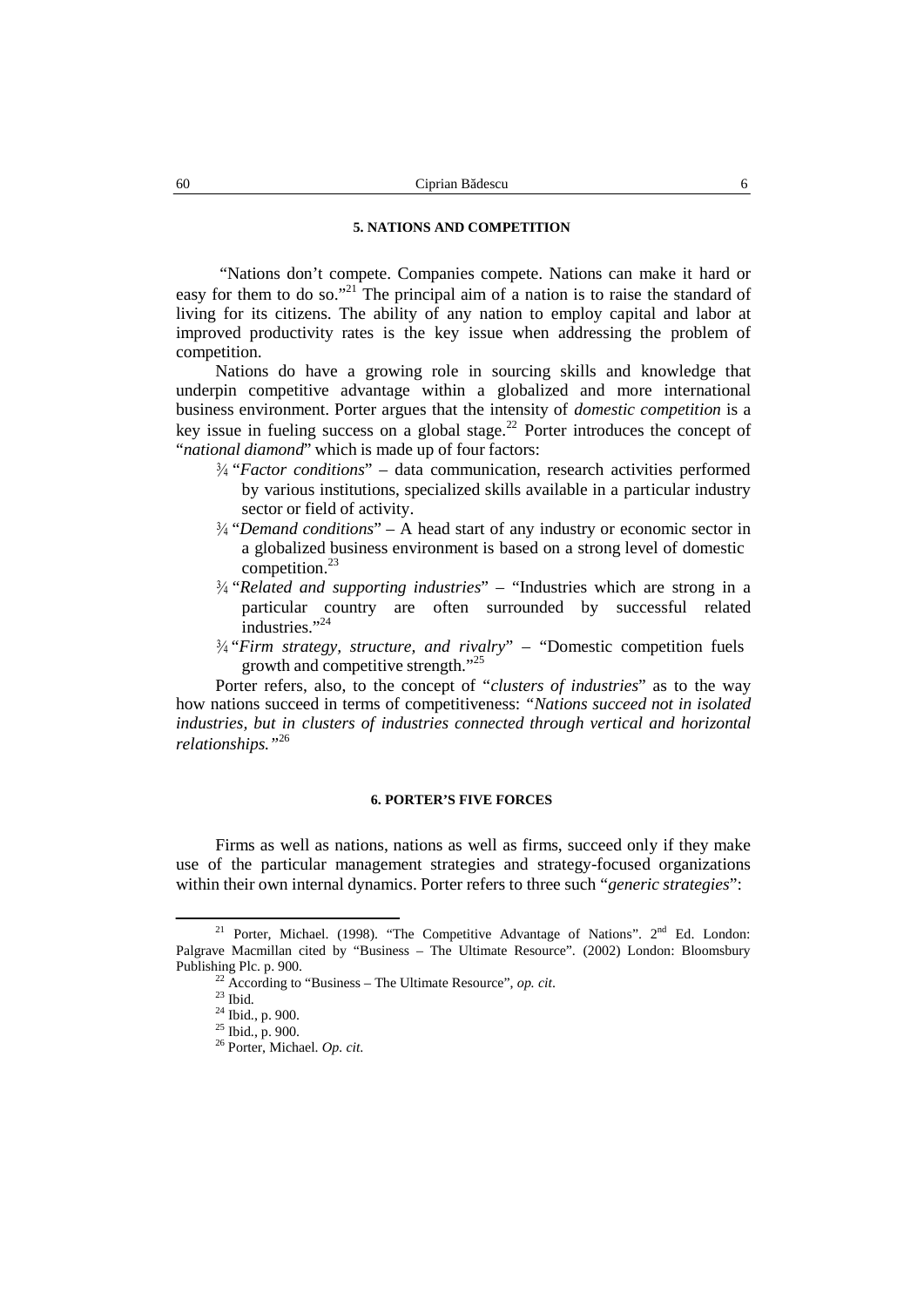- ¾ "*Cost leadership*" Firms pursuing a "cost leadership" strategy should employ resources and capabilities in order to become the lowest-cost producer in the marketplace.
- ¾ "*Differentiation*" Companies pursuing a "differentiation" strategy should focus their energies on providing something special, different or extra.
- ¾ "*Focus*" Firms pursuing a "focus" strategy should target a niche market.

The "*Five Forces*" model describes the relationships between competitors within an industry, potential competitors, suppliers, buyers and solutions for minimizing potential risks induced by different competitors in the market as well as leveraging potential benefits by exploiting resources and capabilities for achieving competitive advantages. The company should choose the right generic strategy at the right time. "These generic strategies are driven by five *competitive forces* that the organization has to take into account."<sup>27</sup> These are:

- ¾ "*Bargaining Power of Buyers*" Firm has to take into account that buyers may have the power to influence pricing and, consequently, reduce firm's margins.
- ¾ "*Bargaining Power of Suppliers*" Firm's suppliers may have the power to impose their own distribution policies and, consequently, influence firm's pricing.
- ¾ "*Threats of Substitutes Products or Services*" Some firm's competitors may offer similar products or services in the market. Thus, the company would have to reduce the prices of its products or services in order to maintain its competitiveness in terms of pricing.
- ¾ "*Rivalry among existing firms*" Some companies may compete in markets with high level of competition. Some firms have to make further investments in marketing and research. Others should reduce its profit margins in order to sustain their competitiveness.
- ¾ "*Potential entrants*" For instance, some firms may compete in emerging markets with increasing rates of return. New firms might enter these markets due to the promising perspectives. Therefore, there is a high probability of increasing the level of rivalry in the emergent markets in the near future.

The firm should take into account all of these competitive forces as a condition for positioning itself in the market. Moreover, companies should "ask how the five forces can help to rewrite industry rules in the organization's favor."<sup>28</sup>

<sup>&</sup>lt;sup>27</sup> "Business – The Ultimate Resource", p. 1038.<br><sup>28</sup> Ibid., p. 1039.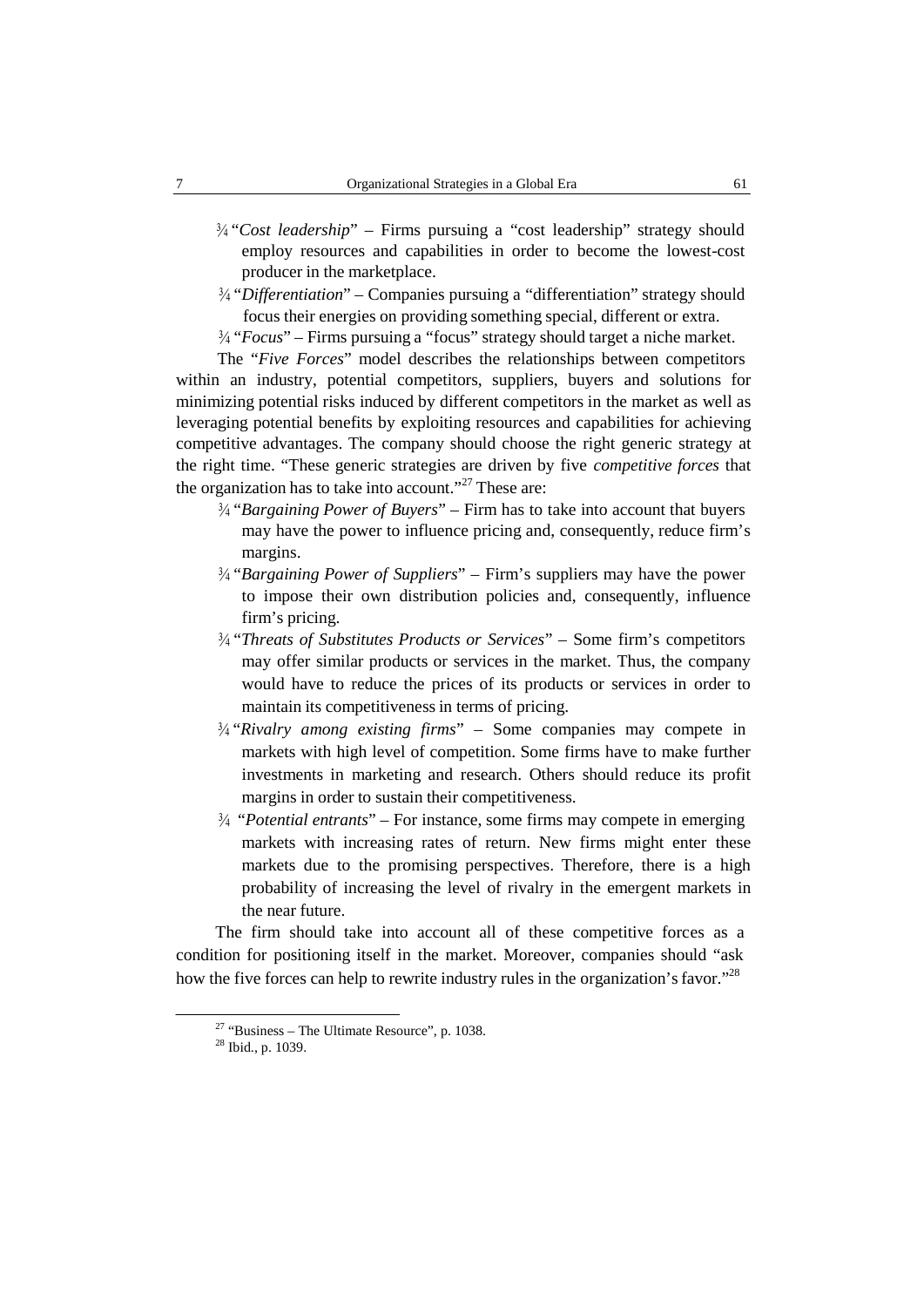

Source: "The Power of Perfect Strategy", "Michael Porter Five Forces Model", Available from: http://www.brs-inc.com/porter.asp

# **7. STRATEGIC VS. OPERATIONAL EFFECTIVENESS**

The old strategic paradigm emphasized the role of productivity, increasing market share and lowering costs as conditions for achieving sustainable competitive advantages.

Managerial methods and concepts like total quality management, benchmarking, outsourcing and process re-engineer were seen as "key drivers for operational improvements" 29 in the 1980s. Porter argues that *managers failed to distinguish between strategic and operational effectiveness.*<sup>30</sup>

The strategic factors appears to be the mainly ones able to induce effectiveness on the firm's behavior, resulting in the comparative differentiation on the market, i.e. entailing the comparative advantages of that firm when compared with the others of the same profile. In Porter's view, firms should achieve *differentiation* based on the following *strategic factors*:

<sup>29</sup> Ibid. p. 1039. <sup>30</sup> Ibid. p. <sup>1039</sup> apud Porter, Michael. (1980). *Competitive Strategy: Techniques for Analyzing Industries and Competitors.* London: Free Press.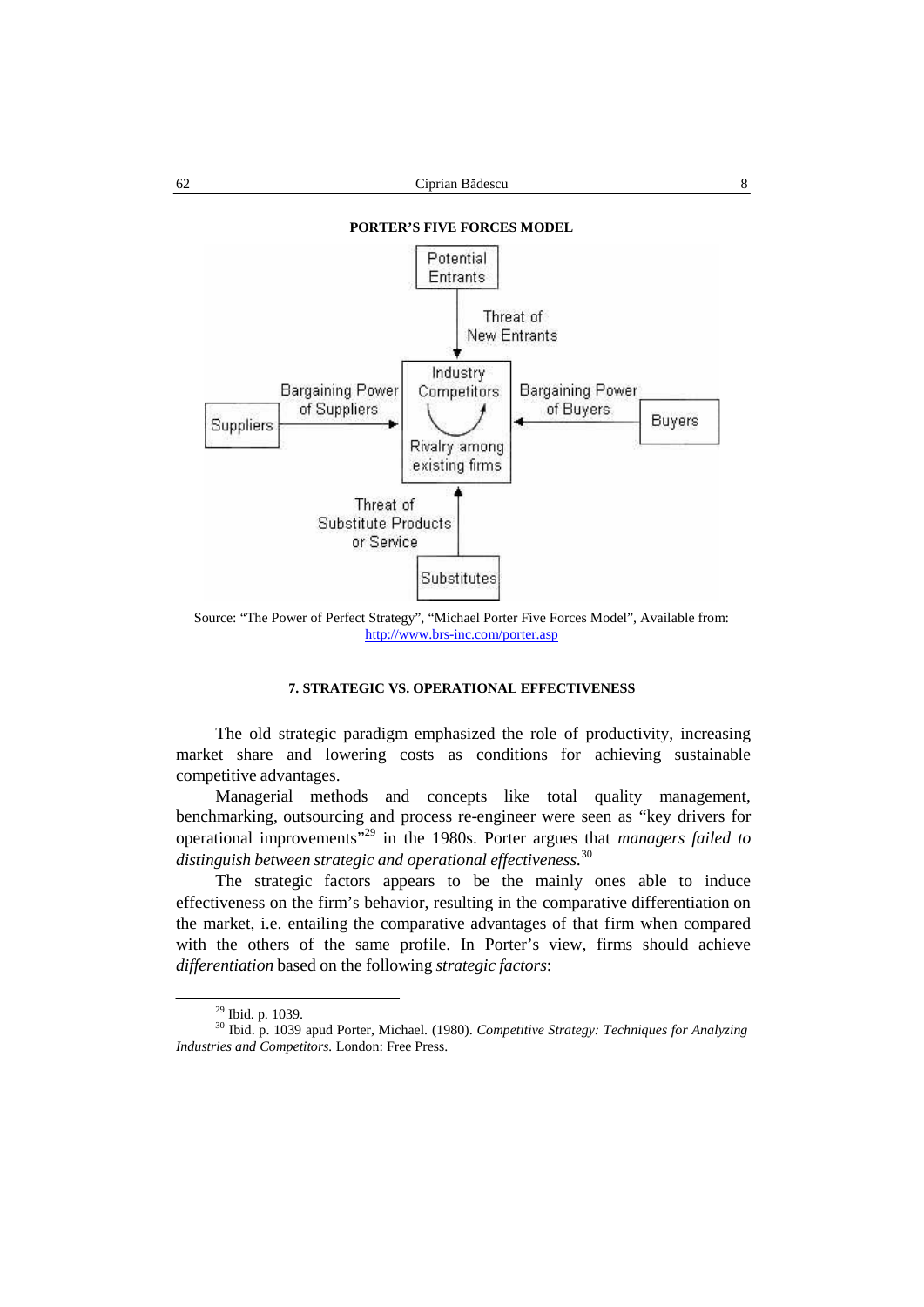- $\frac{3}{4}$  The unique capabilities and activities of the firm, i.e. those capabilities and activities which are difficult to be imitated. Strategy rests on those unique capabilities and activities, "based on customers' needs, customers' accessibility, or the variety of a company's products or services." 31
- $\frac{3}{4}$  "The company's activities must fit and link together. In terms of value chain, one link is prone to imitation but with a chain, [therefore] imitation is very difficult."<sup>32</sup>
- ¾ Companies should make a "conscious choice not to do others (…) Trade offs deliberately limit what a company offers. *The essence of strategy lies in what not to do*." <sup>33</sup> If the firm chooses to be a "jack of all trades", it will be "lost" in the mass.<sup>34</sup>

We are on the fringe of invoking a parameter allowing us to measure the corporate success. In the view of J. Kay such a parameter could be the *value added* interpreted as a *value chain*.

### **8. ADDED VALUE AND CORPORATE SUCCESS**

John Kay, Professor of Economics at London Business School, refers to the concept of added value as a "*key measure of corporate success* (…)" <sup>35</sup> He "took the idea of the value chain to a financial level claiming." <sup>36</sup> The added value, at corporate level, is "the difference between the (comprehensively accounted) value of a firm's output and the (comprehensively accounted) cost of the firm's inputs."<sup>37</sup> Added value is "both the proper motivation of corporate activity and the measure of its achievement." <sup>38</sup> Assembling a collection of assets that would add value to the business is a key issue in mobilizing firm's core competences. "He claims that there are three *types of capabilities* that can do it: *innovation*, *reputation* and *organizational structure*." <sup>39</sup> Before focusing on the value chain concept, we shall insist on the idea of the strategic process and on the different types of strategies as H. Mintzberg put them on.

<sup>31</sup> Ibid. p. 1039.

<sup>32</sup> Ibid. p. 1039.

<sup>33</sup> Ibid. p. 1039.

<sup>34</sup> According to "Business – The Ultimate Resource". *Op. cit*.

<sup>35</sup> Kay, John. (1993). "Foundations of Corporate Success – How Business Strategies Add Value". New York: Oxford University Press Inc., p. 19.

<sup>36</sup> Wikipedia – The Free Encyclopedia. (2005). "Strategic Management". *Op. cit*.

<sup>37</sup> Kay, John. (1993). *Op. cit*. p. 19.

<sup>38</sup> Ibid. p. 19.

<sup>39</sup> Wikipedia – The Free Encyclopedia. (2005). *Strategic Management. Op. cit*.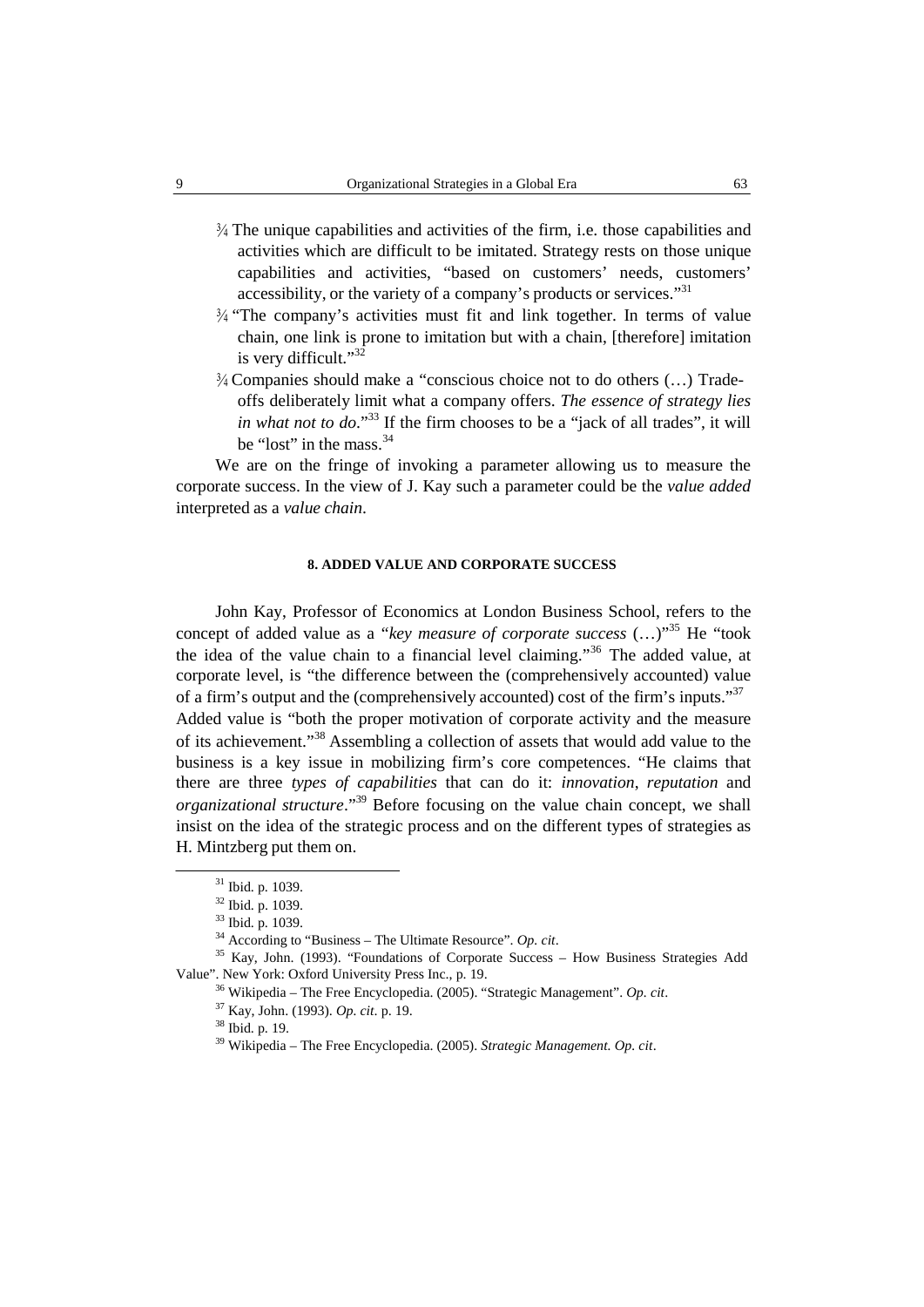## **9. THE NATURE OF STRATEGIC PROCESS**

Henry Mintzberg refers to *five types of strategies*:

- ¾ "*Strategy as plan* a direction, guide, course of action intention rather than actual;
- ¾ *Strategy as ploy* a maneuver intended to outwit a competitor;
- ¾ *Strategy as pattern* a consistent pattern of past behavior realized rather than intended;
- $\frac{3}{4}$  *Strategy as position* location of brands, products, or companies within the conceptual framework of consumers or other stakeholders – strategy determined primarily by factors outside the firm;
- ¾ *Strategy as perspective* strategy determined primarily by a master strategist."<sup>40</sup>

Thus, there are multiple facets of organizational strategy. The strategy is a continuous process of adjusting organization's internal resources and capabilities to external, business environment. The nature of strategic process can, also, change as the strategy can be regarded in five different ways, according to Mintzberg. The organizational strategy can be seen as positioning, emphasizing the importance of brands and products within the *conceptual framework* of consumers. The main problem for a strategist is to make from the firm's brand an important part of the conceptual framework of the consumers, as if they could not think any longer of certain products but in terms of brands the firm created and distributed on the symbolic market of the brands. This type of strategy is rather influenced by factors outside of the firm.

Strategy as plan, on its turn, is rather intentional in its nature, focusing on providing directions, course of actions. Strategy as ploy deals with competition, providing ways of outwitting competitors. Finally, strategy as pattern is less intentional in its nature, being rather focused on past behaviors. Such a strategy reveals the great importance of the cultural environment of a firm as a key factor of its success and legitimates a cultural approach of the firm and even of the strategic management. It has been frequently in the last century that a firm looked to achieve success on the market by creating top-down, in the uphill of the process, not only certain expectancies but also even customs, sustainable habitudes among the people, so that the firm's products to become sustainable needs, as if they emerged from a proper way of life.

Constantinos Markides, also, reexamined the complex nature of strategic planning itself. Strategy is "an on-going, never-ending, integrated process requiring continuous reassessment and reformation." 41

 $^{40}$  Ibid.  $^{41}$  Ibid.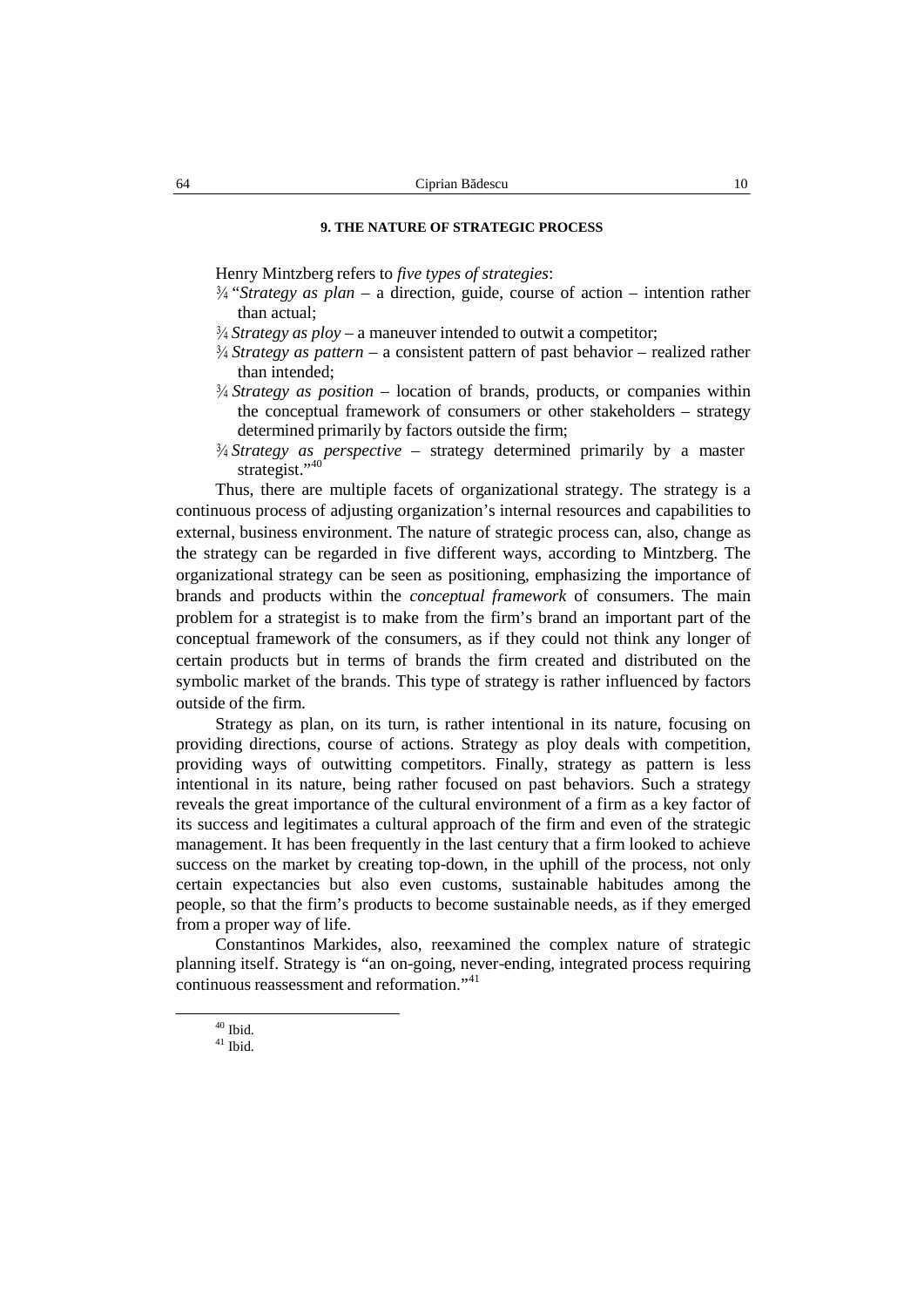J. Moncrieff (1999) also refers to strategic planning. "He recognized that strategy is partially deliberate and partially unplanned. The unplanned element comes from two sources: *emergent strategies* (result from the emergence of opportunities and threats in the environment) and s*trategies in action* (ad hoc actions by many people from all parts of the organization)."<sup>42</sup>

# **II. THE PROCESS OF STRATEGIC MANAGEMENT**

# **1. WHAT IS A STRATEGY?**

In order to understand what a strategy means we need to answer first to a question like this one: what is a strategic management process? This section is structured based on three inter-related stages of strategic management process as follows:

- ¾ *Strategy Formulation Process*
- ¾ *Strategy Content*
- ¾ *Strategy in Action*

Strategic management seen as a continuous process of adjusting organizational resources and unique capabilities to external business environment will be discussed based on a structured approach to strategic planning. Organizational strategy is seen as a continuing process based on three inter-related stages as follows:

- ¾ *Strategy Formulation Process* It is the first stage of strategic process. The purpose of strategy formulation process is about assessing the followings:
	- o *Strategic Intent* Any organization should formulate its intentions. "Without an underlying intent, strategy lacks an overall sense of direction and there is no reason to choose one direction rather than another."<sup>43</sup>
	- o *Strategic context* The analysis of both internal and external environment provides a first insight into the real life of the organization. It is the starting point before going further with formulating strategic choices.
	- o *Strategic Options* It provides the link to strategic action. Which strategic options will the firm choose in order to fulfill its strategic

<sup>42</sup> Ibid. <sup>43</sup> Macmillan, Hugh; Tampoe, Mahen. (2000). *Strategic Management – Process, Content, and Implementation*, New York: Oxford University Press, p. 64.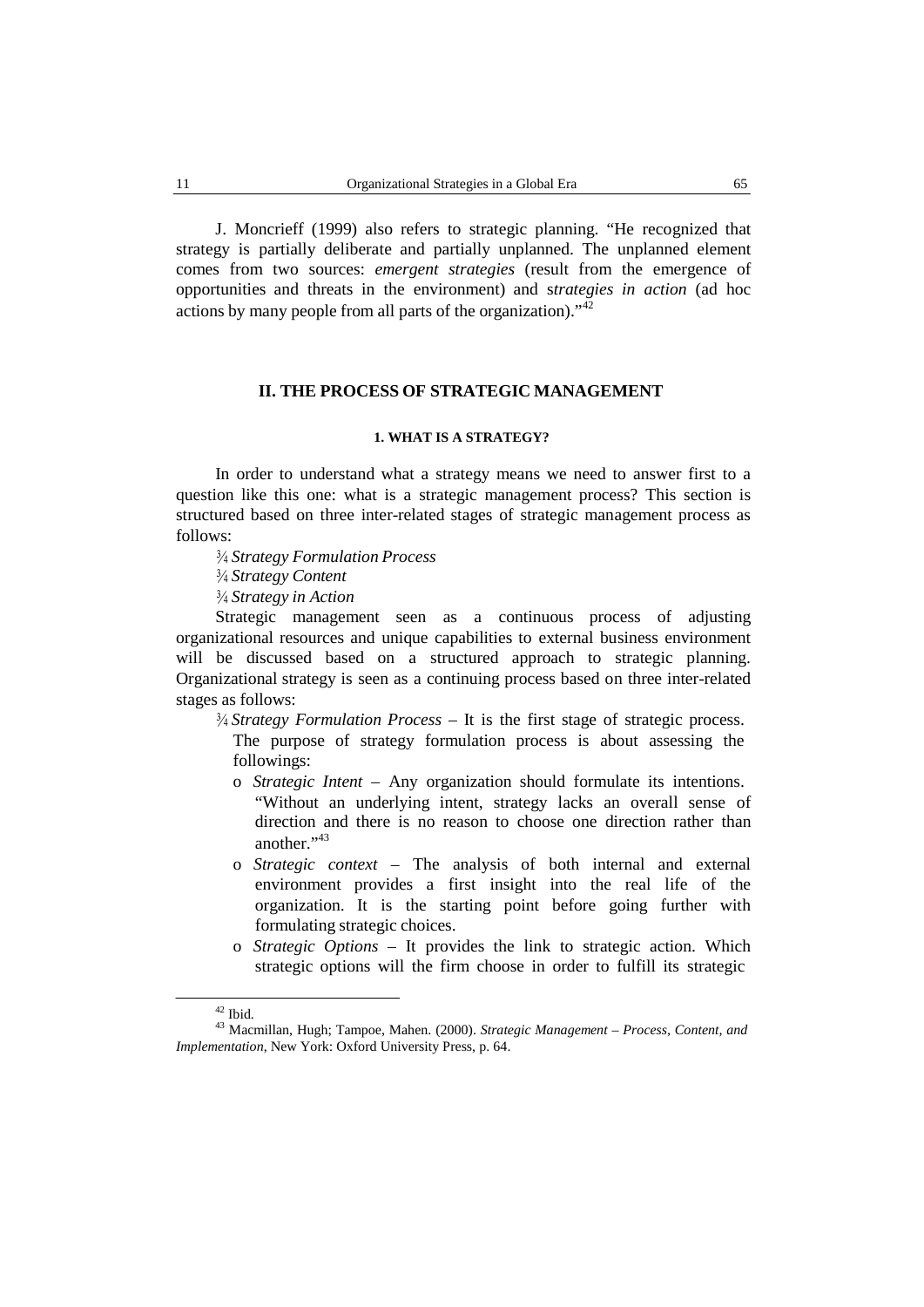intent? The answer to this question is the nexus of potential strategic directions for business development.

- ¾ *Strategy Content* It is about "strategies that emerge from the process and constitute a blueprint of desirable actions that the organization should take to secure its future."<sup>44</sup>
- ¾ *Strategy in Action* It is the last stage of the entire strategic process. S*trategy in Action* is about implementing what was conceived within the precedent stages of the strategic process, i.e. strategy formulation process and strategy content. The next three sections will highlight some of the most significant concepts, methods and techniques used for formulating each stage of the strategic process.

#### **2. "STRATEGY FORMULATION PROCESS" AND ITS CHARACTERISTICS**

The *strategy formulation process* 45 is a structured approach of strategic thinking conceiving the future state of the firm. This process should be "tailored to the current needs of the organization."<sup>46</sup> The strategy formulation process has several *characteristics* as follows:

- ¾ The strategy/process considers the company *as a whole*;
- <sup>3/4</sup> There is a *long-term approach* when formulating the strategic process;
- $\frac{3}{4}$  Strategic thinking should "address both the relationship of the enterprise with its external and its own capabilities and resources."<sup>47</sup>

The strategy formulation process has three main "logical elements": *strategic intent, strategic assessment and strategic choice*.

## 2.1. STRATEGIC INTENT

"Strategic intent is concerned with the ends and purposes of the enterprise and combines a vision of the future with the intent to make that vision a reality."<sup>48</sup> Strategic intent is a way of reconciling firm's end to its means.<sup>49</sup>

Gary Hamel and C.K. Prahalad argue that strategic intent has three attributes as follows:

¾ "*Sense of Direction*": Strategic intent is a "view of the future conveying a unifying and personalizing sense of direction." 50

<sup>&</sup>lt;sup>44</sup> Ibid. p. 163.  $^{45}$  Ibid. p. 63.  $^{47}$  Ibid. p. 63.  $^{47}$  Ibid. p. 63.  $^{48}$  Ibid. p. 70.  $^{49}$  According to Hamel, Gary and Prahalad, C.K. Available from:

http://www.valuebasedmanagement.net/methods\_hamel\_prahalad\_strategic\_intent.html 50 Ibid.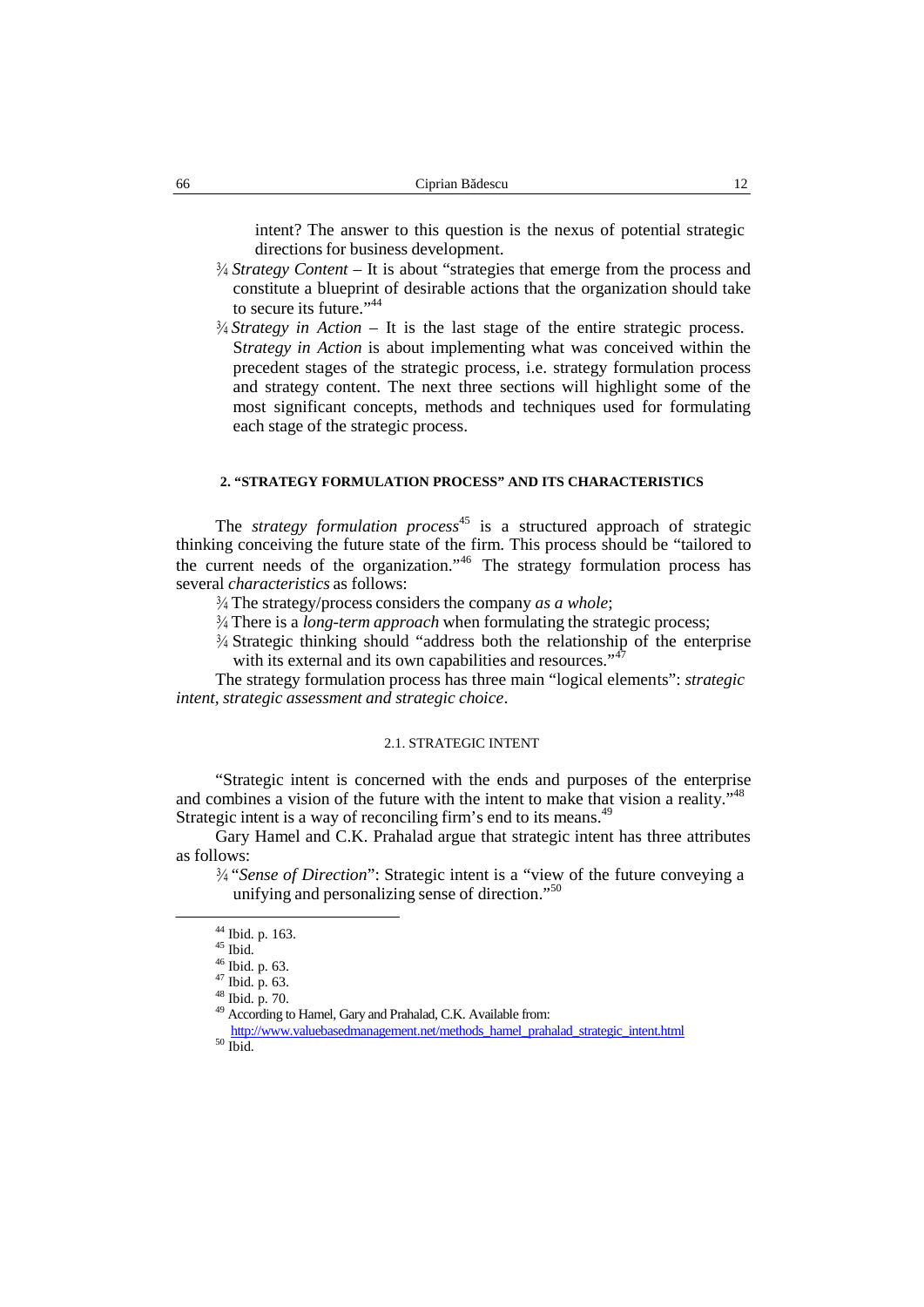- <sup>3/4</sup> "Sense of Discovery": "A strategic intent is differentiated; it implies a competitively unique point of view about the future."<sup>51</sup>
- ¾ "*Sense of Destiny*": "Strategic intent has an emotional edge to it; it is a goal that employees perceive as inherently worthwhile."<sup>52</sup>

The *business mission* is an "organization's vision translated into written form $"$ <sup>53</sup>

# The business mission of any company should contain the following elements:

¾ "*Purpose*: Why the business exist?

- ¾ *Values:* What management believes in?
- ¾ *Standards and behaviors:* The rules that guide how the business operates.
- ¾ *Strategy and Scope:* What business and how?" 54

# **The Elements of a Clear Business Mission**



Source**:** Tutor2u (2005) "Strategic Planning – Mission", Available from: http://www.tutor2u.net/business/strategy/mission.htm

 $51$  Ibid.

 $52$  Ibid.

<sup>53</sup> "Corporate Vision, Mission, Goals and Strategies - Traditional and New Approaches", Available from: http://www.1000ventures.com/business\_guide/crosscuttings/vision\_mission\_strategy.html

<sup>54</sup> Tutor2u (2005) "Strategic Planning – Mission", Available from: http://www.tutor2u.net/business/strategy/mission.htm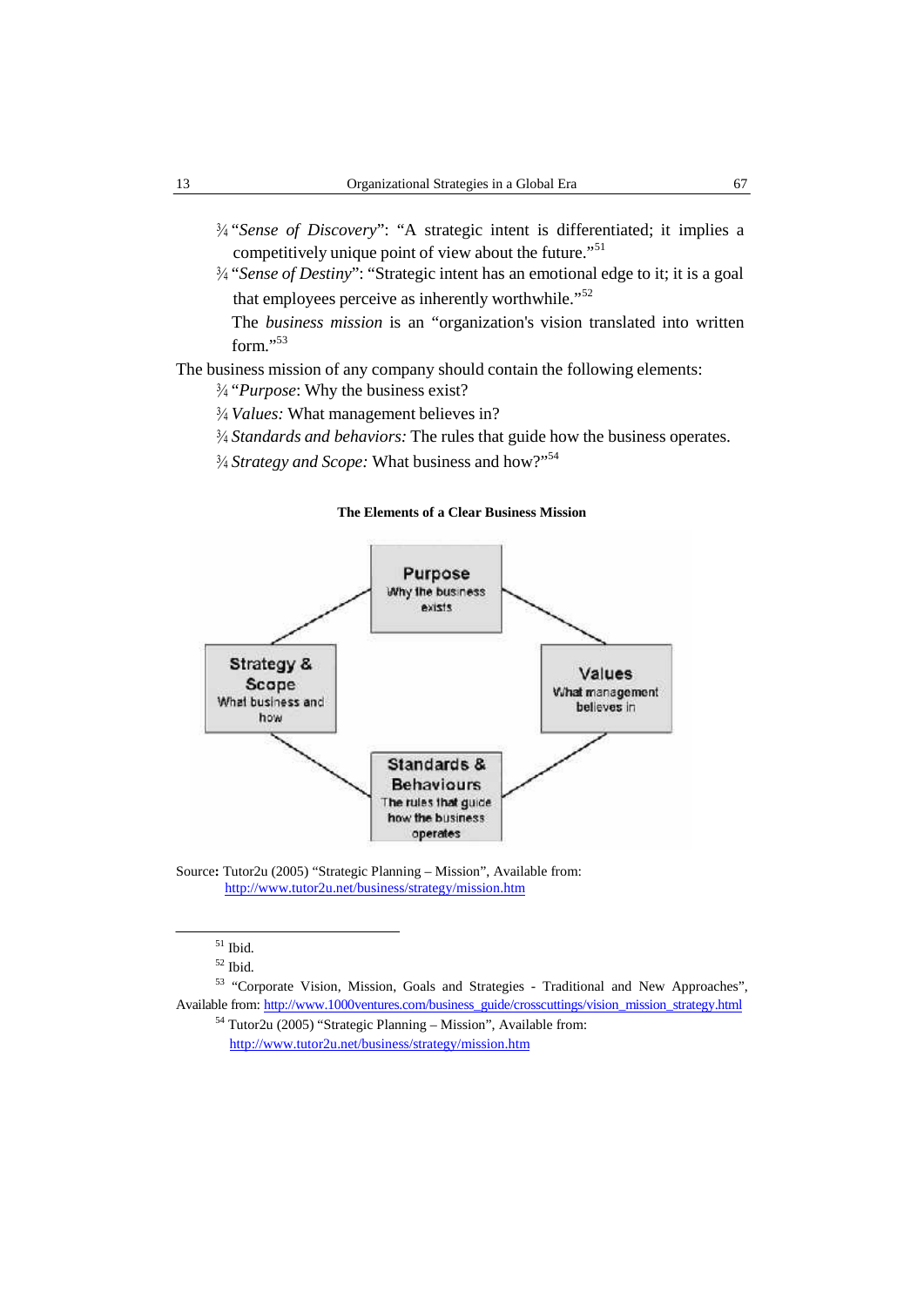#### 2.2. STRATEGIC CONTEXT

The strategic context refers to the analysis of both external and internal environment in which the firm operates. External assessment is concerned with changes in the business environment. Internal assessment is concerned with the organizational resources, i.e. physical resources (e.g., plants, equipments, etc.), unique capabilities, i.e. "capabilities, and competencies of the enterprise and the potential for these to meet future customer needs."<sup>55</sup>

The strategic context is the assessment of the "current position of the enterprise as a whole in its relationship with to the outside world."<sup>56</sup> There is a continuous interdependency between the strategic assessment and the following influencing factors:

¾ Internal, organizational environment;

- $\frac{3}{4}$  External, business environment in which the company operates;
- ¾ Strategic intent or the strategic purpose, i.e. organizational mission and vision;
- ¾ Strategic choice or the options made in relation with the strategic intent;
- ¾ Operational results;
- $\frac{3}{4}$  Triggers: "Occasionally (...) the gap between expectations and achievement requires more fundamental change. The awareness of this gap may act as a trigger for new thinking and new strategies." 57
- Thus, the strategic assessment or assessing the strategic context is based on:
- ¾ Organizational mission and vision;
- $\frac{3}{4}$  Assessing the organizational context, i.e. the starting point in crafting the strategic process;
	- ¾ Formulating strategic options depends on the reality perceived as a result of assessing both internal and external environment. Equally, strategic assessment may constrain or expand strategic intent.

# 2.3. STRATEGIC CHOICE

The strategic choice is the "process of selecting one option for implementation." <sup>58</sup> "A strategic option is a set of related options (typically combining options for product/markets and resources) that form a potential strategy."<sup>59</sup> The chosen strategy is the result of the strategic process where various decision makers within the organization decide on a course of action based on the agreed strategic intent and the situational analysis, i.e. strategic context.

<sup>55</sup> Macmillan, Hugh; Tampoe, Mahen. *Op. cit*. p. 81. <sup>56</sup> Ibid. p. 82. <sup>57</sup> Ibid. p. 83. <sup>58</sup> Macmillan, Hugh; Tampoe, Mahen. *Op. cit*. p. 133. <sup>59</sup> Ibid. p. 133.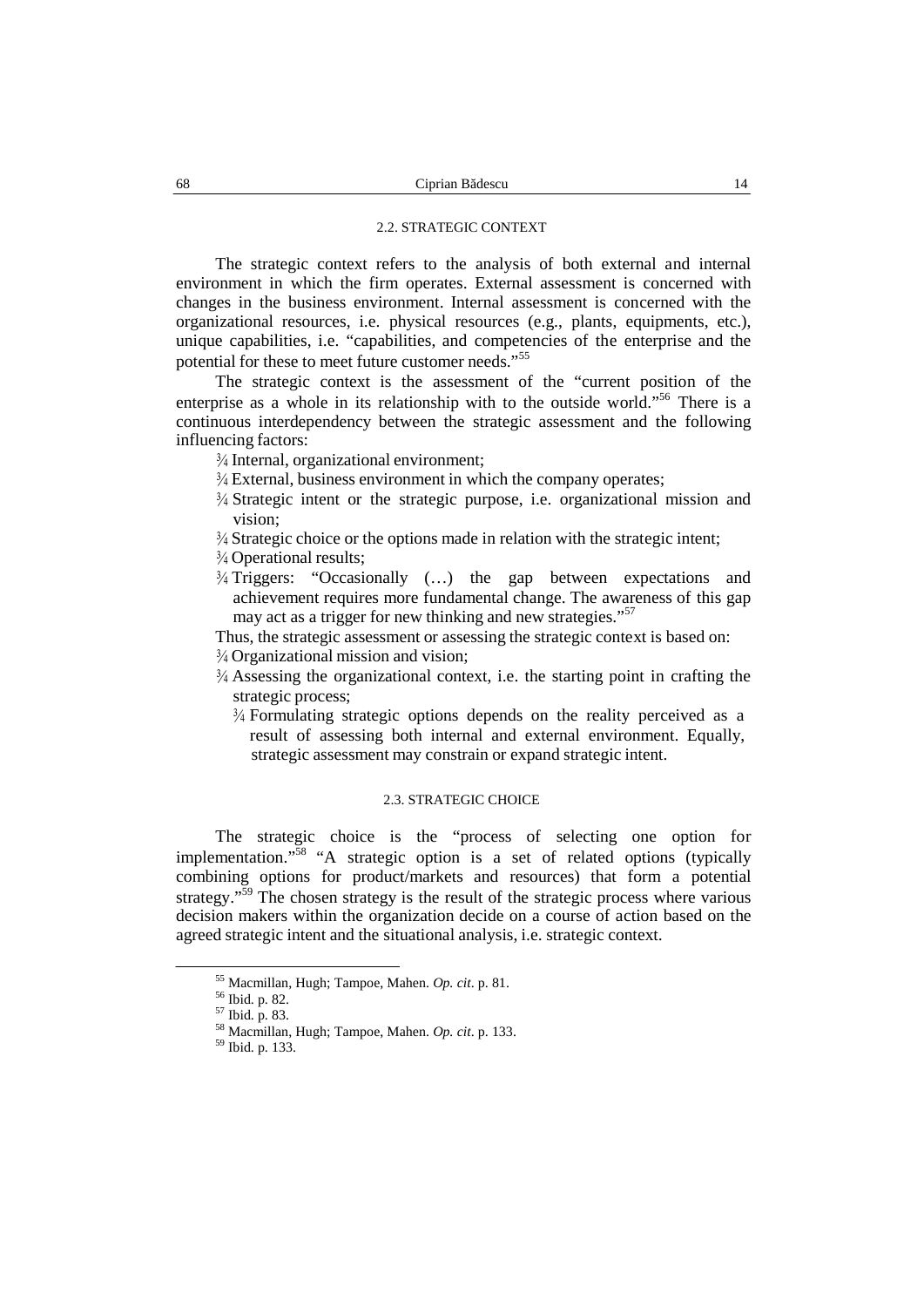There is a structure for making strategic choice based on formulating various options as following:

¾ "Options about products, markets, and services;

<sup>3</sup>/<sub>4</sub> Options to improve resources and capabilities;

<sup>3</sup>/4 Option of method on how to progress."<sup>60</sup>

There are, also, various decision makers involved in the process of strategic choice that use criteria and theoretical frameworks for making strategic choice.

Finally, the chosen strategy is the result of a process concerning:

- ¾ Different kinds of options, i.e. options regarding products or services, options for improving resources and capabilities and options on how to progress;
- ¾ Various decision makers implied in the strategic process;
- ¾ Different criteria and theoretical frameworks used for making strategic choice.

Ansoff's Product/Market Grid is one of the most famous theoretical frameworks for determining strategic choice.

*Results of the Strategy Formulation Process*



Source: Macmillan, Hugh; Tampoe, Mahen. *Op. cit*. p. 134.

#### *2.3.1 ANSOFF'S PRODUCT/MARKET GRID*

Ansoff's Product/Market Grid is a model used in business unit strategy processes for determining business growth opportunities.<sup>61</sup> This model is based on two main dimensions:

 $60$  Ibid. p. 135.<br>
61 According to Value Based Management.net. (2005). "Product/Market Grid – Ansoff" Available from: http://www.valuebasedmanagement.net/methods\_productmarketgrid.html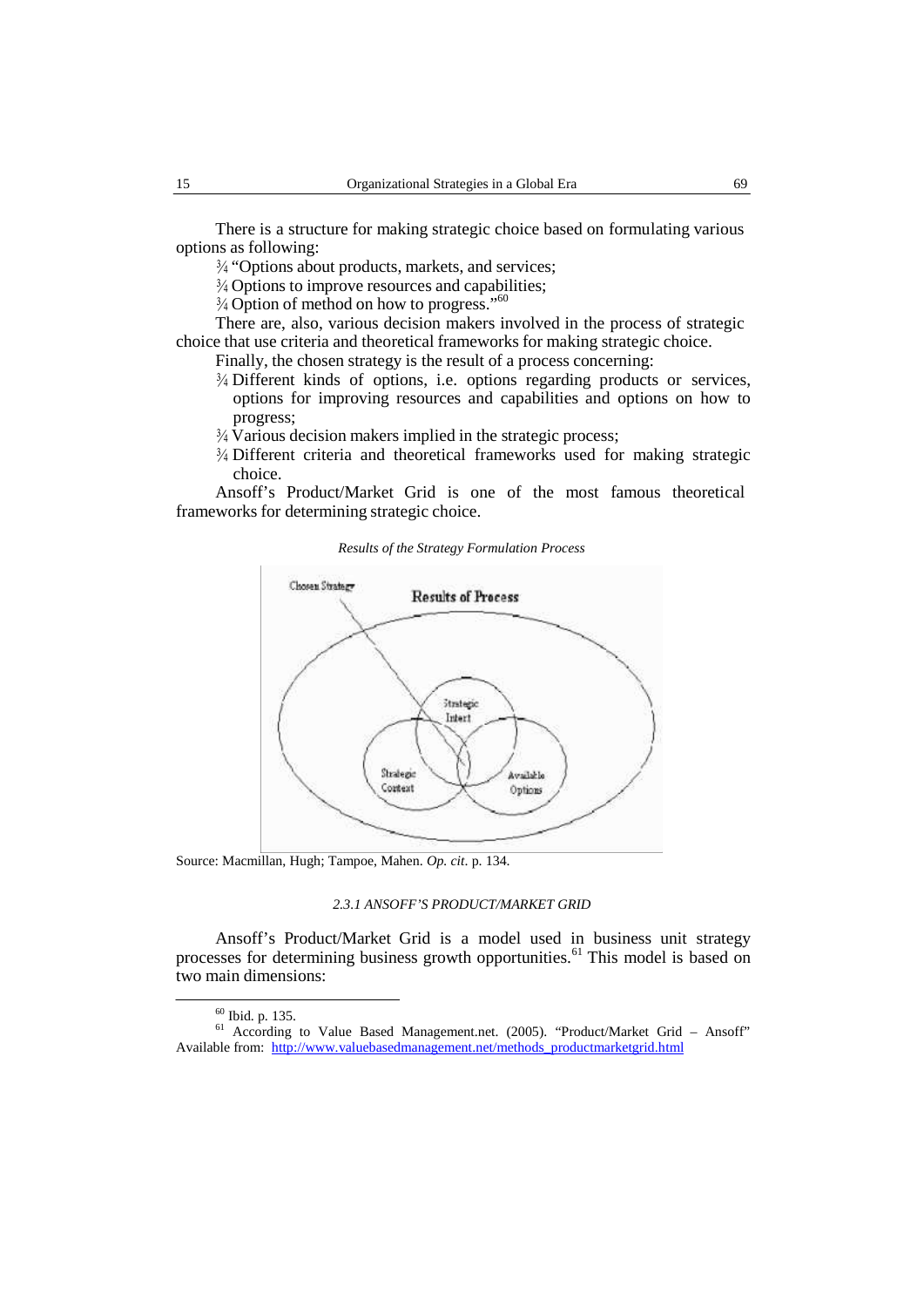# ¾ *Products*

¾ *Markets*



Source: Value Based Management.net (2005) "Product/Market Grid – Ansoff" Available from: http://www.valuebasedmanagement.net/methods\_productmarketgrid.html

The model defines *four growth strategies* as following:

- o *Market penetration:* Firms pursuing a market penetration strategy "normally focus on changing incidental clients to regular clients, and regular client into heavy clients."<sup>62</sup> It is based on selling more of the same products or services in the current markets. Volume discounts, bonus cards and customer relationship management are systems used in connection with the market penetration strategy. Firms pursuing this kind of strategy want to achieve "economies of scale, more efficient distribution, more purchasing power, overhead sharing."<sup>63</sup>
- o *Market development:* It implies selling more of the same products or services in new markets. "These strategies often try to lure clients away from competitors or introduce existing products in foreign markets or introduce new brand names in a market." 64
- o *Product development:* "Sell new products or services in current markets. These strategies often try to sell other products to (regular) clients. These can be accessories, add-ons, or completely new products." 65

 $^{62}$  Ibid. 63 Product/Market Grid (Ansoff), 12manage.com. (2005). Available from:  $$\,{\rm http://www.12mange.com/methods\_productmarketgrid.html}_{\rm 64}$ Ibid. $$\,{\rm 65}$$  Ibid.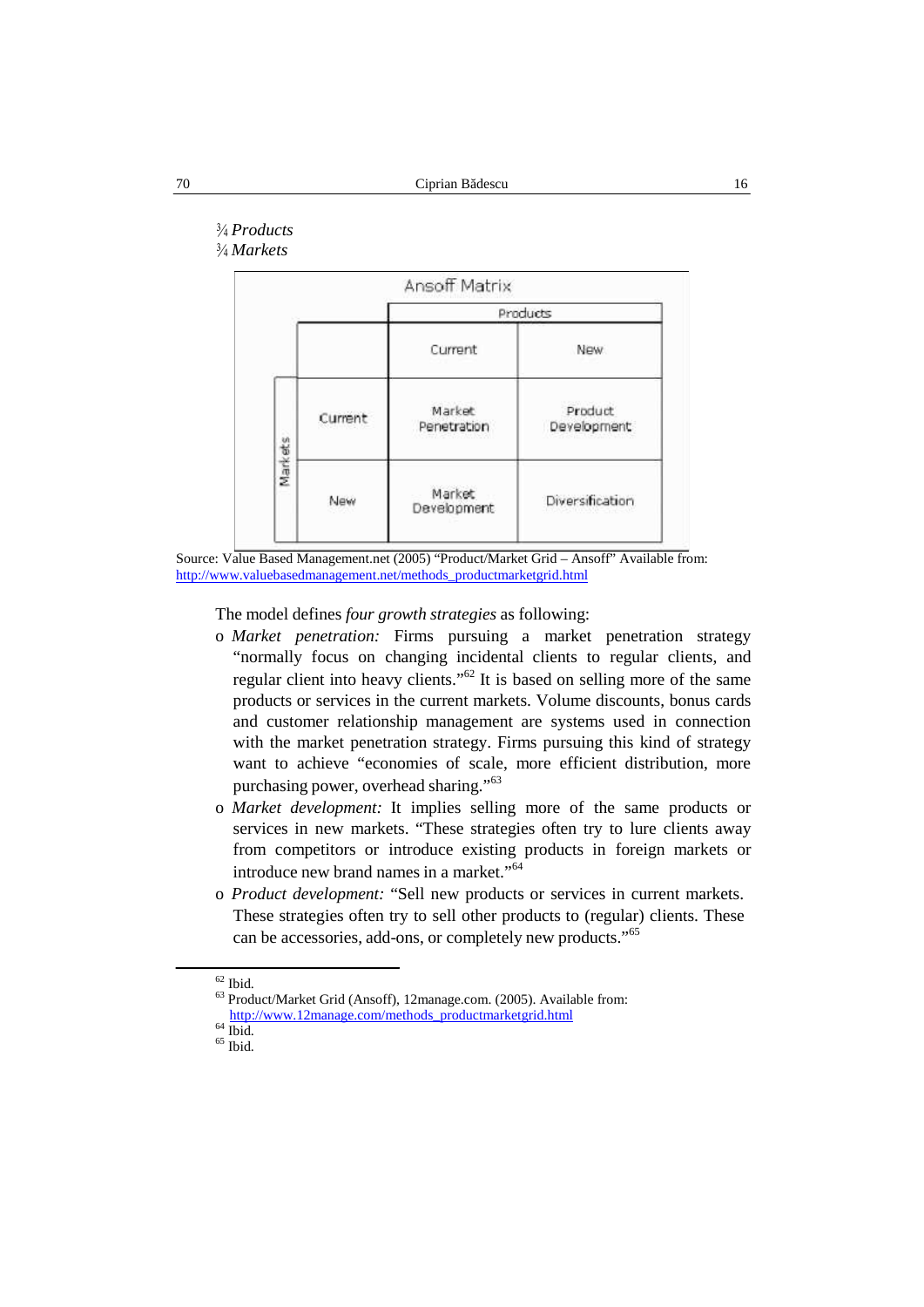o *Diversification:* It is the most risky strategy as firms try to diversify its activities by selling new products and/or services in new markets. Large corporations can, actually, reduce risks by pursuing a diversification strategy as its associated risks can be spread over a large and diversified business portfolio made out of a multitude of products and/or services. There are four types of diversification strategies as following:

ƒ *Horizontal diversification.* "This occurs when the company acquires or develops new products that could appeal to its current customer groups even though those new products may be technologically unrelated to the existing product lines." 66

ƒ *Vertical diversification.* The company moves up or down within its vertical chain by either developing its own capacities or acquiring

existing businesses positioned upstream or downstream along the same vertical chain.

- ƒ *Concentric diversification.* "This results in new productlines or services that have technological and/or marketing synergies with existing product lines, even though the products may appeal to a new customer group." 67
- ƒ *Conglomerate diversification.* "This occurs when there is neither technological nor marketing synergy and this requires reaching new customer groups." 68

#### **3. STRATEGY CONTENT**

The strategy content is concerned with the emergence of organizational strategy that "constitutes a blueprint of desirable actions that the organization should take to secure its future."<sup>69</sup> It is the output of the strategy formulation process. The strategy content is, also, the input to the implementation process.<sup>70</sup>

- Mahoney and McCue outlined the content of a strategy as following:
- ¾ "Select the right business or businesses to be in and get out of the rest;
- $\frac{3}{4}$  Understand what drives success in the business and do these things superbly;
- $\frac{3}{4}$  Constantly innovate to renew the business or to redefine it in new, attractive ways;
- ¾ Maintain financial flexibility to seize on opportunities;

<sup>66</sup> Ibid. <sup>67</sup> Ibid. <sup>68</sup> Ibid. <sup>69</sup> Macmillan, Hugh; Tampoe, Mahen. *Op. cit*. p. 163. <sup>70</sup> According to Macmillan, Hugh; Tampoe, Mahen. *Op. cit*.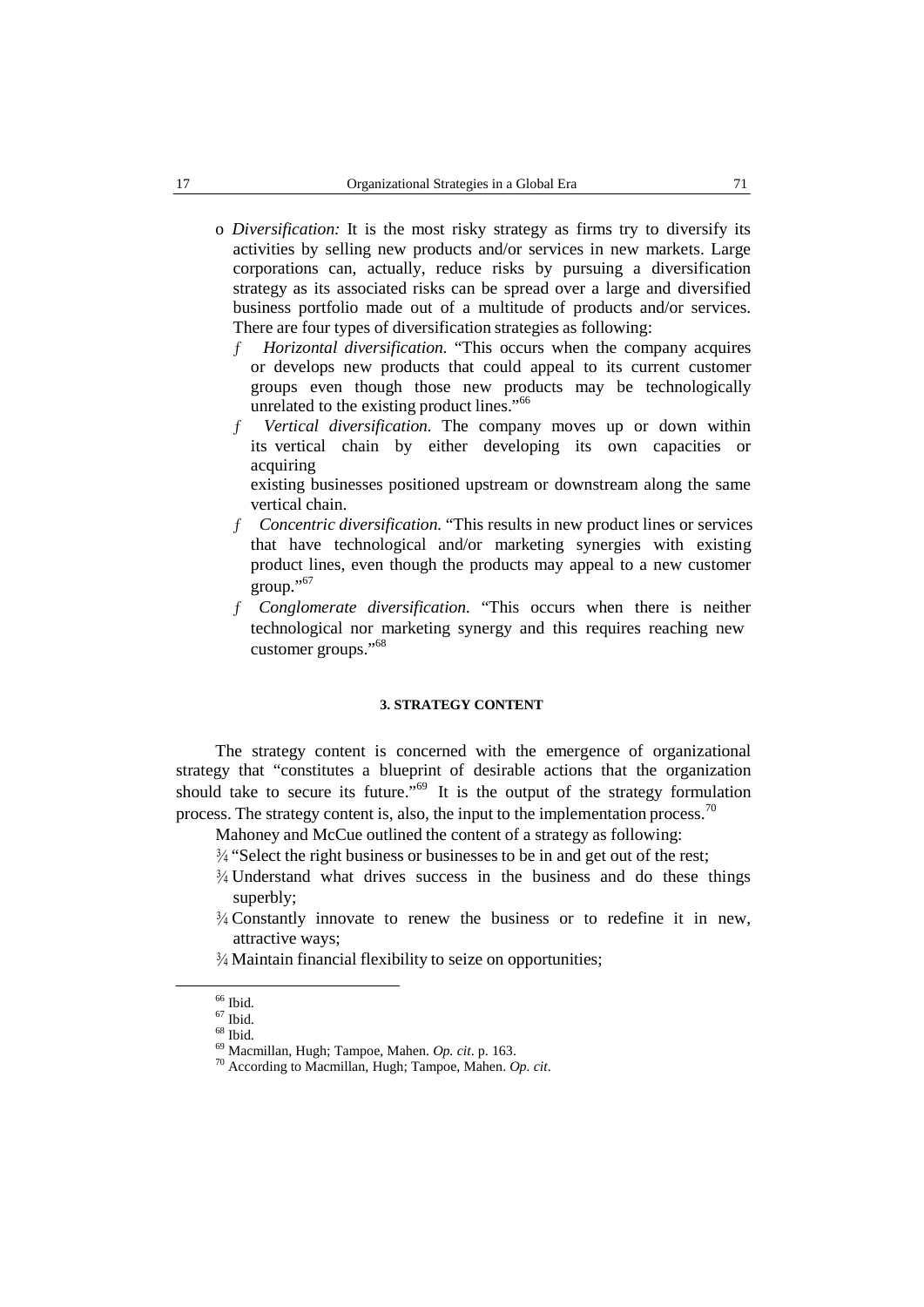$\frac{3}{4}$  Measure the success of the enterprise by creation of superior shareholder value now and over time. But don't forget the other stakeholders."<sup>71</sup>

Macmillan and Tampoe argue that the overall organizational strategy should be divided into *corporate, business and functional strategies*.<sup>72</sup> There is only one *corporate strategy* that "outline the general purposes and the core values of the enterprise and express the broadest strategy of the enterprise in a succinct form."<sup>73</sup>

Large, diversified organizations have more than one business unit. Each business unit should have its own *business strategy*.<sup>74</sup> This kind of strategy focus on how each business unit should compete in a particular market place. A large organization based on a multitude of separate business units "may have as many business strategies as it has separate businesses or activities."<sup>75</sup>

Sometimes, the term "business strategy" is used in relation with the overall purpose and core values of the entire organization. It is the case of the corporations that have one single business unit.

*Functional strategy* refers to each major organizational function. Thus, there are marketing strategies, information technology strategies, and human resources strategies. The functional strategy focuses on improving performances at each major functional level.

The organizational strategy regarded either at corporate, business or functional level is concerned with minimizing those potential risk factors coming from inside (organizational environment) or outside (business environment) and maximizing those potential benefits based on leveraging organizational resources and capabilities.

Therefore, all kinds of strategies have the same major goal, i.e. achieving sustained competitive advantage. The difference between different types of strategies is based on the way that various decision makers are implied in the process of delivering superior results for the business. There are different types of decision makers within the firm who are in charge with crafting and implementing a certain strategic architecture. Decision makers positioned at the highest managerial level within the organization are concerned with crafting the corporate strategy process. The decision makers positioned at lower managerial levels within different business units in large, diversified organizations are in charge with building and implementing business strategies. Other decision makers like managers being in charge with coordinating major organizational functions are

 $71$  Ibid. p. 164 apud Mahoney, R.J. and McCue, J. A. (1999). "Insights from Business Strategy and Management: "Big Ideas" of the Past Three Decades: Are They Fads or Enablers". Report published by the Centre for the Study of American Business, Washington University in St. Louis. CEO Series Issue No. 29, Jan.

<sup>72</sup> According to Macmillan, Hugh; Tampoe, Mahen. *Op. cit*.

<sup>73</sup> Ibid. p. 165.

<sup>&</sup>lt;sup>74</sup> According to Macmillan, Hugh; Tampoe, Mahen. *Op. cit.* <sup>75</sup>Ibid. p. 165.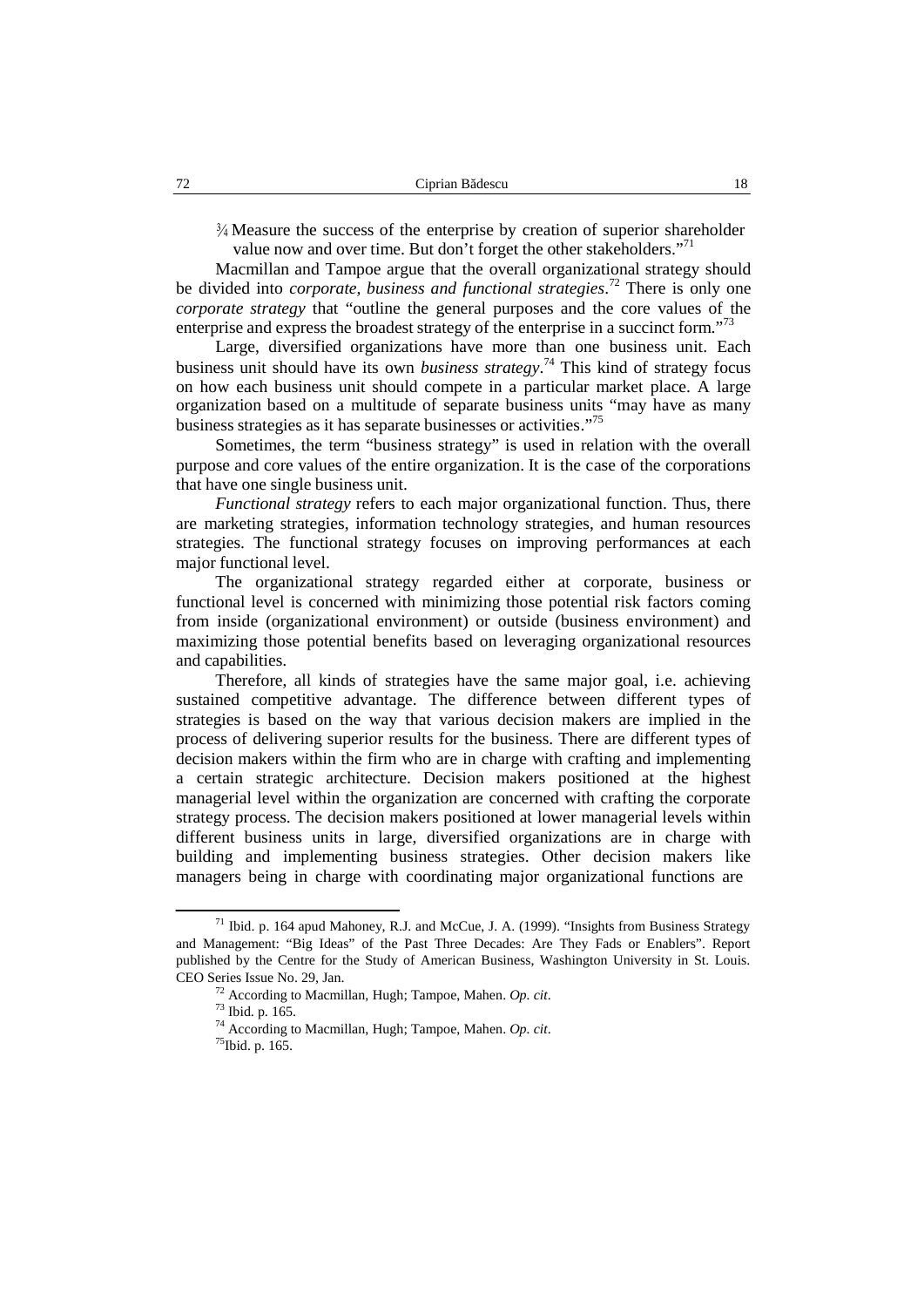concerned with improving the performance of these functions. They are concerned with building and implementing specific functional strategies. Let's examine the various characteristics of different types of strategies.

# 3.1. THE BUSINESS STRATEGIES

"A business strategy describes how a particular business intends to succeed in its chosen market place against its competitors." <sup>76</sup> The management of the company should provide answers to the following questions when defining and securing its future as outlined below:

- $\frac{3}{4}$  "What is the scope of the business to which this strategy applies?
- $\frac{3}{4}$  What are the current and future needs of customers and potential customers of this business?
- ¾ What are the distinctive capabilities or unique competence that will give us competitive advantage in meeting these needs now andin the future?
- $\frac{3}{4}$  What in broad terms needs to be done to secure the future of our business?"77

Therefore, the business strategy of the corporation should be based on five qualitative factors as following:

- ¾ *Defining a proper scope of business strategy*: "There is a need for a balance in choosing the scope for each 'business'."<sup>78</sup> Large corporations have to define a scope for each business unit. Mathur and Kenyon suggest that "there should be a separate competitive strategy for each "offering" defined as the unit of customer choice."<sup>79</sup>
- ¾ *Using appropriate documentation having five headings as outlined below:*
	- o "Statement of strategic intent for the business"<sup>80</sup>: A clear strategic intent should be described, outlining in practical and tangible terms how the future of the company is different from the present.<sup>81</sup>
	- o "Principal findings of strategic assessment" <sup>82</sup>: A detailed analysis of both the external and internal environment should be provided.<sup>83</sup> "However, this section should provide a reasoned assessment of current status and future prospects of the business if present strategies were to be continued."<sup>84</sup>

<sup>76</sup> Ibid. p. 170

<sup>77</sup> Ibid. p. 170

<sup>78</sup> Ibid. p. 171

<sup>79</sup> Ibid. p. 171 apud Mathur, S. S. and Kenyon, A. (1997). *Creating Value: Shaping Tomorrow's Business* (Oxford: Butterworth Heinermann) <sup>80</sup> Macmillan, Hugh; Tampoe, Mahen. *Op. cit*. p. <sup>172</sup>

<sup>81</sup> According to Macmillan, Hugh; Tampoe, Mahen. *Op. cit.* 82 Ibid. p. 172 83 Ibid.

<sup>83</sup> Ibid. <sup>84</sup> Macmillan, Hugh; Tampoe, Mahen. *Op. cit*. p. 172.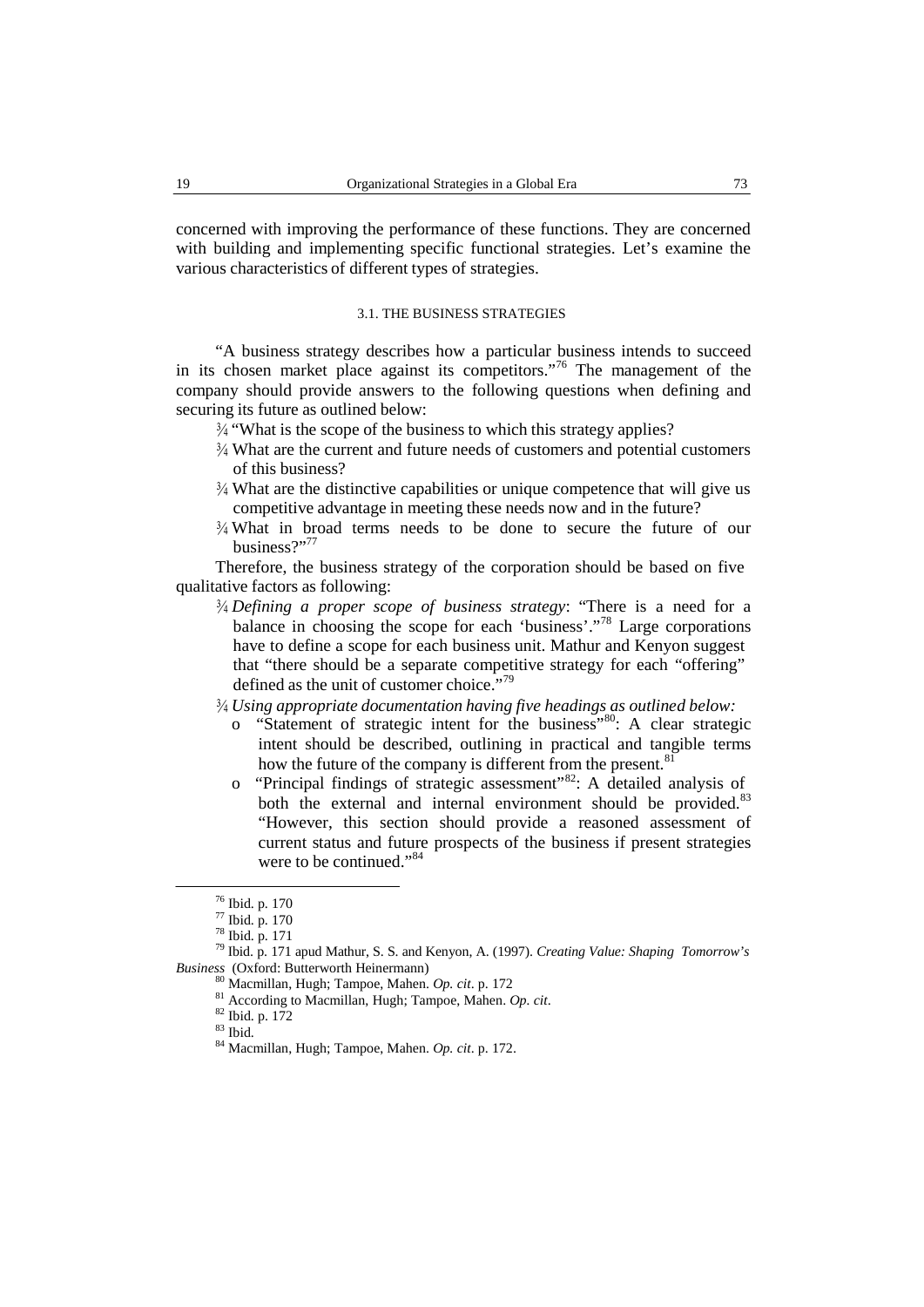- o "Strategic choices which have been made and supporting rationale"<sup>85</sup>: Summarizing the options identified and choices made provide the path towards achieving the ultimate goal of any organizational strategy, i.e. achieving competitive advantage.
- o "Statement of goals and objectives"<sup>86</sup>: It is the starting point in the process of moving towards the realization of the overall strategic goal.
- o "Outline of strategic initiatives." 87
- ¾ *Understanding customers' needs is a major driver of the business strategy*: "Business strategy is therefore market driven  $(...)$ ."<sup>88</sup>
- ¾ *Exploiting firm's core competences*: Identifying a unique core competence that can provide the basis for differentiating firm's own products or services away from that of its competitors is a key issue in accomplishing the objectives outlined in the business strategy.
- ¾ *"Providing sustainable competitive advantage:* "The best business strategies are those which use the capabilities of the firm to address customer needs in a way which leads to sustainable competitive advantage."<sup>89</sup>

#### 3.2. CORPORATE-LEVEL STRATEGY

"Corporate strategy seeks to create value beyond the sum of the individual parts. It is thus concerned with corporate advantage much as business strategies are concerned with competitive advantage."<sup>90</sup>

The main goal of corporate-level strategy is adding value to every business in the company's portfolio.

The corporate-level strategy is about:

- ¾ *Finding the path towards accomplishing corporation's goals*: "Where is the business trying to get to in the long-term (direction)."<sup>91</sup>
- ¾ *Defining the markets and the scope of the business*: "Which markets should a business compete in and what kind of activities is involved in such markets? (markets; scope)."<sup>92</sup>
- ¾ *Clarifying the nature of corporate advantage*: "How can the business perform better than the competition in those markets? (advantage)?"<sup>93</sup>

 $92$  Ibid.

 $93$  Ibid.

<sup>85</sup> Ibid. p. 172.

<sup>86</sup> Ibid. p. 172.

<sup>87</sup> Ibid. p. 172.

<sup>88</sup> Ibid. p. 173.

<sup>89</sup> Ibid. p. 174.

<sup>90</sup> Ibid. p. 182.

<sup>&</sup>lt;sup>91</sup> Tutor2u Limited .(2005). "Strategy - What is Strategy?" Available from: http://www.tutor2u.net/business/strategy/what\_is\_strategy.htm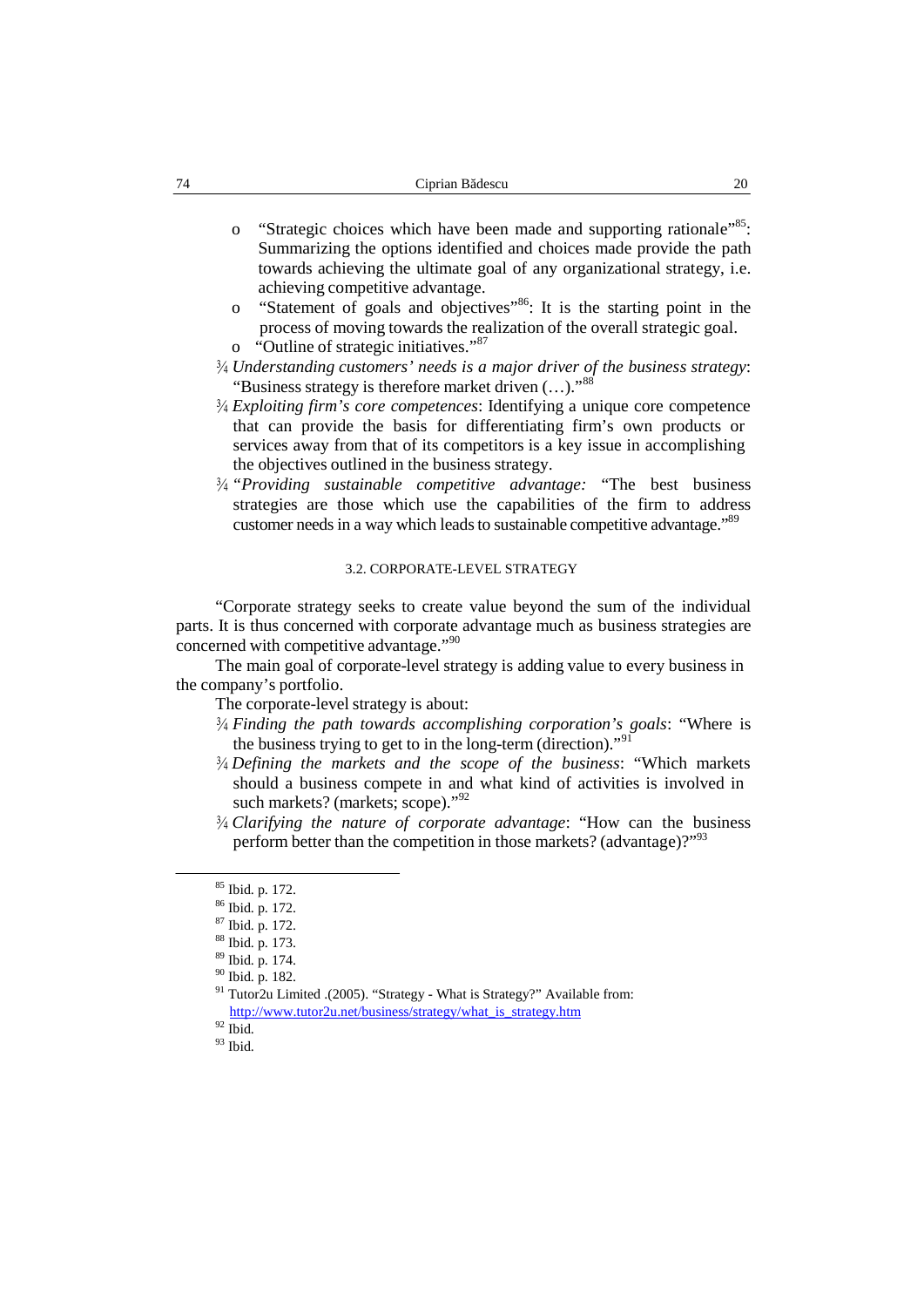- ¾ *Finding out what are those resources that may be used for building unique capabilities, i.e. core competencies required for generating competitive advantage:* "What resources (skills, assets, finance, relationships, technical competence, facilities) are required in order to be able to compete? (resources)?" 94
- ¾ *Coping with those influencing factors coming from the business environment that would affect corporation's competitive position in the market:* "What external, environmental factors affect the businesses' ability to compete? (environment)?"
- ¾ *The added value atcorporate-level should satisfy the needs of different stakeholders' groups:* "What are the values and expectations of those who have power in and around the business? (stakeholders)."<sup>95</sup>

#### **4. STRATEGY IN ACTION**

Strategy in action is about implementing strategy as the last element of the strategic management process. All the elements of the strategic management process, i.e. the *strategy formulation process*, the *strategy content* and the *strategy implementation* have to fit together. "Strategic thinking, strategy content, and strategy implementation must all be valid within the constraints of the context."<sup>96</sup>

"If implementation is poor, all other elements of strategic management become a waste of time and effort."<sup>97</sup> Appropriate capabilities are needed in order to make the strategy work. "Trained and motivated managers, strategic information, fluid and responsive systems and structure"<sup>98</sup> are all required capabilities for successfully implementation of the organizational strategy.

### 4.1. THE SCOPE OF STRATEGY IMPLEMENTATION

Strategy implementation brings in changes in systems, processes, culture and organizational structure. Above all, the strategy implementation affects the way that different individuals, either managers at different levels or people from "execution levels", think and act in organizations: "Strategic change causes significant upheaval to people as they struggle to find their feet with the new arrangements." 99

 $\frac{94}{95}$  Ibid.

<sup>95</sup> Ibid. <sup>96</sup> Macmillan, Hugh; Tampoe, Mahen. *Op. cit*. p. 185. <sup>97</sup> Ibid. p. 185. <sup>98</sup> Ibid. p. 185. <sup>99</sup> Ibid. p. 187.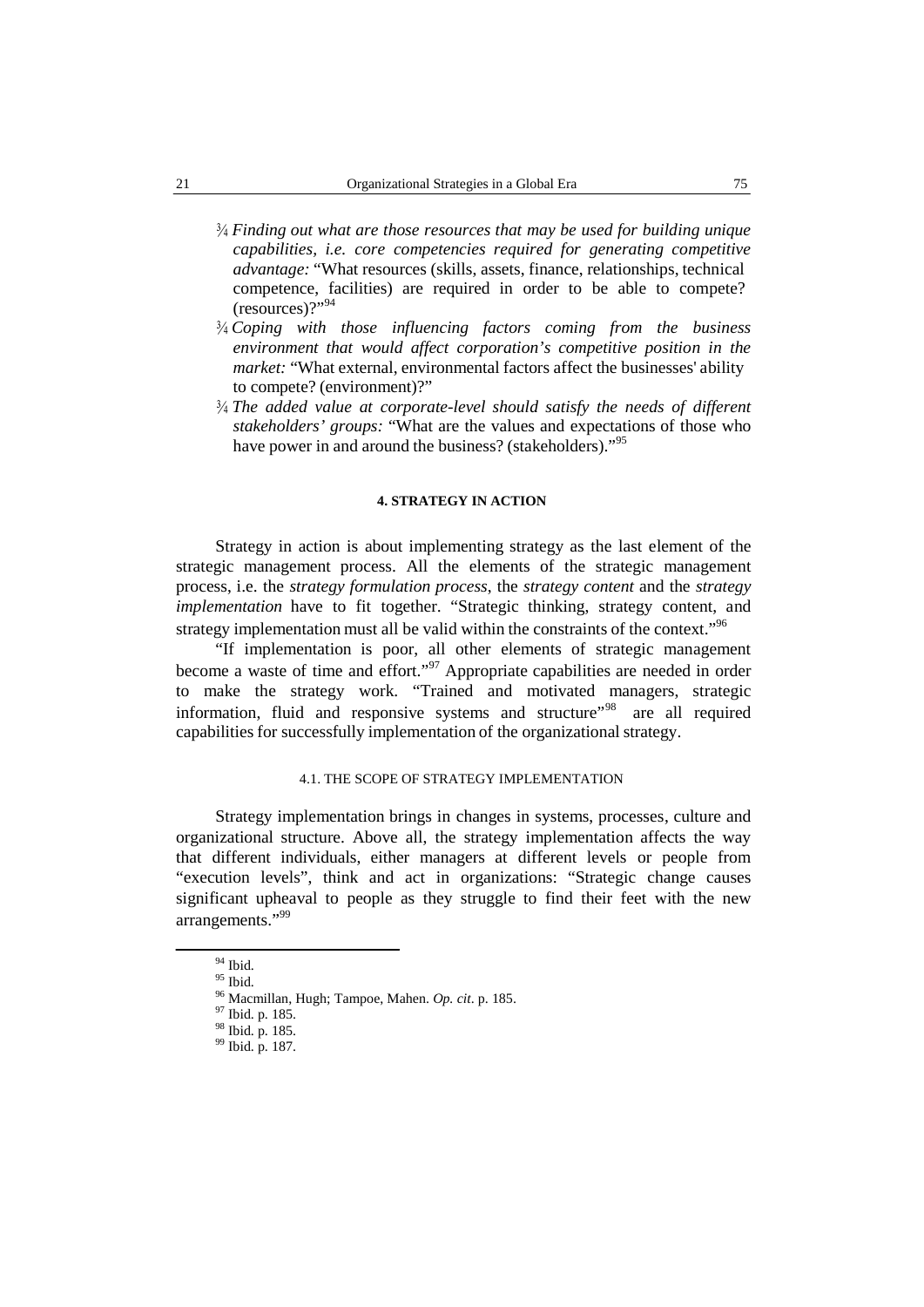Macmillan and Tampoe suggest that changes due to strategy implementation "may be classified under three headings"<sup>100</sup>:

- ¾ *"Change in systems and processes"* <sup>101</sup>: For example, one retailer may decide to pursue a vertical integration strategy. The chosen strategy, in this hypothetical example, requires developing distribution capabilities in order to increase efficiency of distribution channels situated upstream along the vertical chain. Assuming that the retailer from our example successfully managed to vertically integrate by developing its own distribution capacities, it would control better the costs by streamlining the distribution flows. The implementation of this strategy requires major re-configuration of systems and processes. It, also, implies significant financial resources for developing distribution capabilities.
- ¾ *"Change in culture"* 102 *:* The strategy implementation may require changes that would contradict the old values of the firm. "The rules and regulations that sustained the old values may have to be changed to reflect the new behaviors expected from staff."<sup>103</sup>
- ¾ *"Change in organizational culture" 104 :* Implementing a new strategic architecture affects the organizational structure as people "may have to be moved, either physically and in terms of whom they report to."<sup>105</sup> Implementing strategy can lead to disruptions of networks based on relationships between people working at different organizational levels. People, usually, build support networks in order to facilitate their works in organization. The change process "often breaks these support networks and introduces inefficiencies and ineffectiveness to a dynamic situation. The result may be chaos and failed strategy."<sup>106</sup>

In conclusion, the process of implementing a new strategic architecture may cause various changes of organizational settings. The implementation of strategy should be properly managed in order to reduce those potential risk factors that would bring in failures in managing change.

#### **REFERENCES**

**Chandler, Alfred**. (1966). "Strategy and Structure: Chapters in the History of Industrial Enterprise" apud "Economic Geography Glossary". Available at: http://faculty.washington.edu/krumme/ gloss/s.html.

<sup>100</sup> Ibid. p. 187.<br><sup>102</sup> Ibid. p. 187.<br><sup>102</sup> Ibid. p. 187.<br><sup>103</sup> Ibid. p. 187.<br><sup>105</sup> Ibid. p. 187.<br><sup>106</sup> Ibid. p. 194.